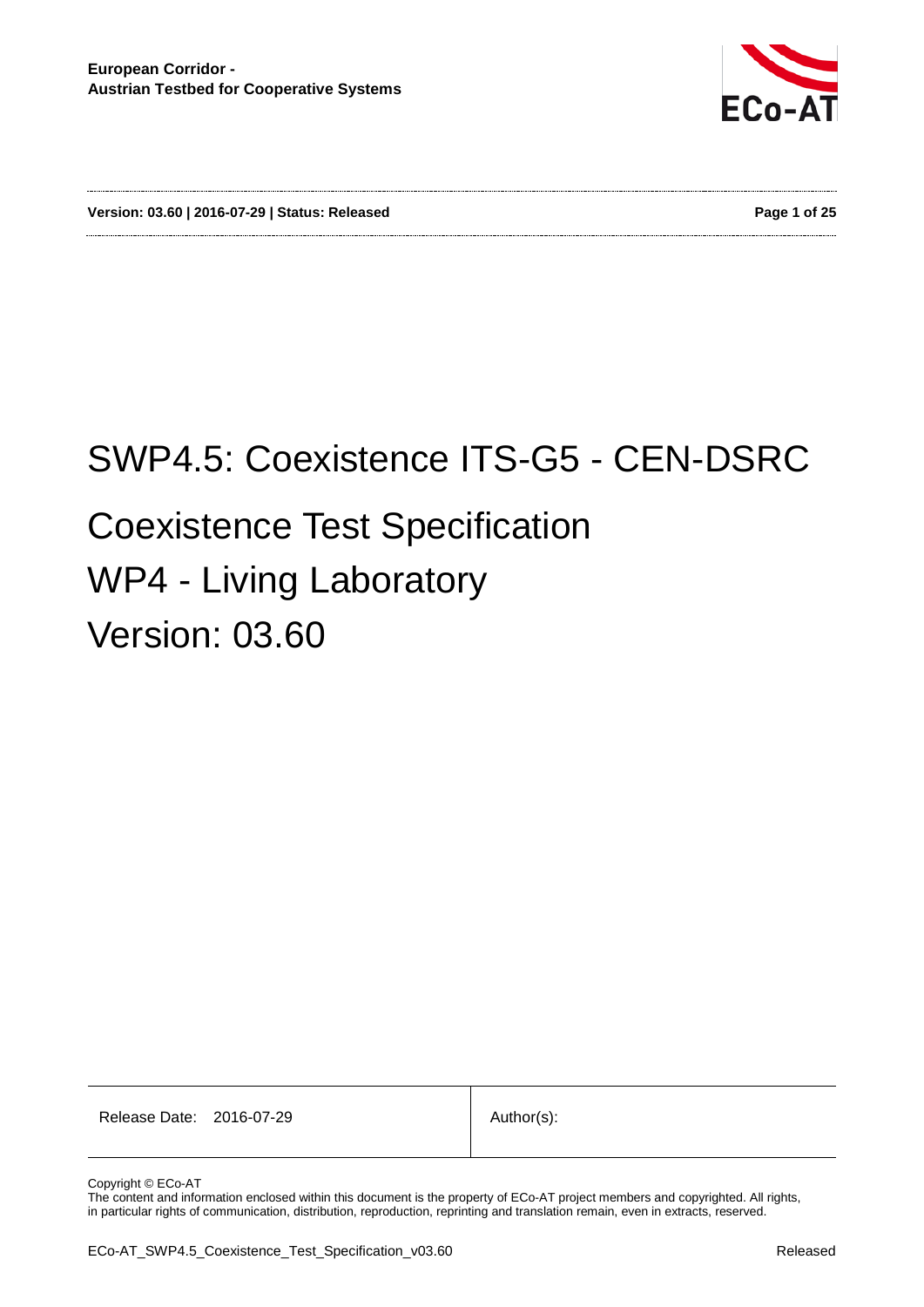

**Version: 03.60 | 2016-07-29 | Status: Released Page 2 of 25**

### **Overview of changes**

<span id="page-1-0"></span>

| No. | <b>Nersion</b> | <b>Status</b> | <b>Date</b> | <b>Type of Change</b>        |
|-----|----------------|---------------|-------------|------------------------------|
|     | 03.60          | Released      | 2016-07-29  | Third Release - Third Update |

*Table 1: Document History*

| Reference to the status- and version administration:                                           |                                                                                                 |  |  |  |
|------------------------------------------------------------------------------------------------|-------------------------------------------------------------------------------------------------|--|--|--|
|                                                                                                |                                                                                                 |  |  |  |
|                                                                                                |                                                                                                 |  |  |  |
| Status:                                                                                        |                                                                                                 |  |  |  |
| In progress                                                                                    | the document is currently in editing mode                                                       |  |  |  |
| Released                                                                                       | the document has been checked and released by quality assurance, it can only be modified if the |  |  |  |
|                                                                                                | version number is updated.                                                                      |  |  |  |
|                                                                                                |                                                                                                 |  |  |  |
| Versions:                                                                                      |                                                                                                 |  |  |  |
| Takes place in two stages. Released documents receive the next higher integral version number. |                                                                                                 |  |  |  |
| 00.01, 00.02 etc.                                                                              | Not released versions, with the status in progress                                              |  |  |  |
| 01, 02, etc.                                                                                   | Released version with the status released                                                       |  |  |  |
|                                                                                                |                                                                                                 |  |  |  |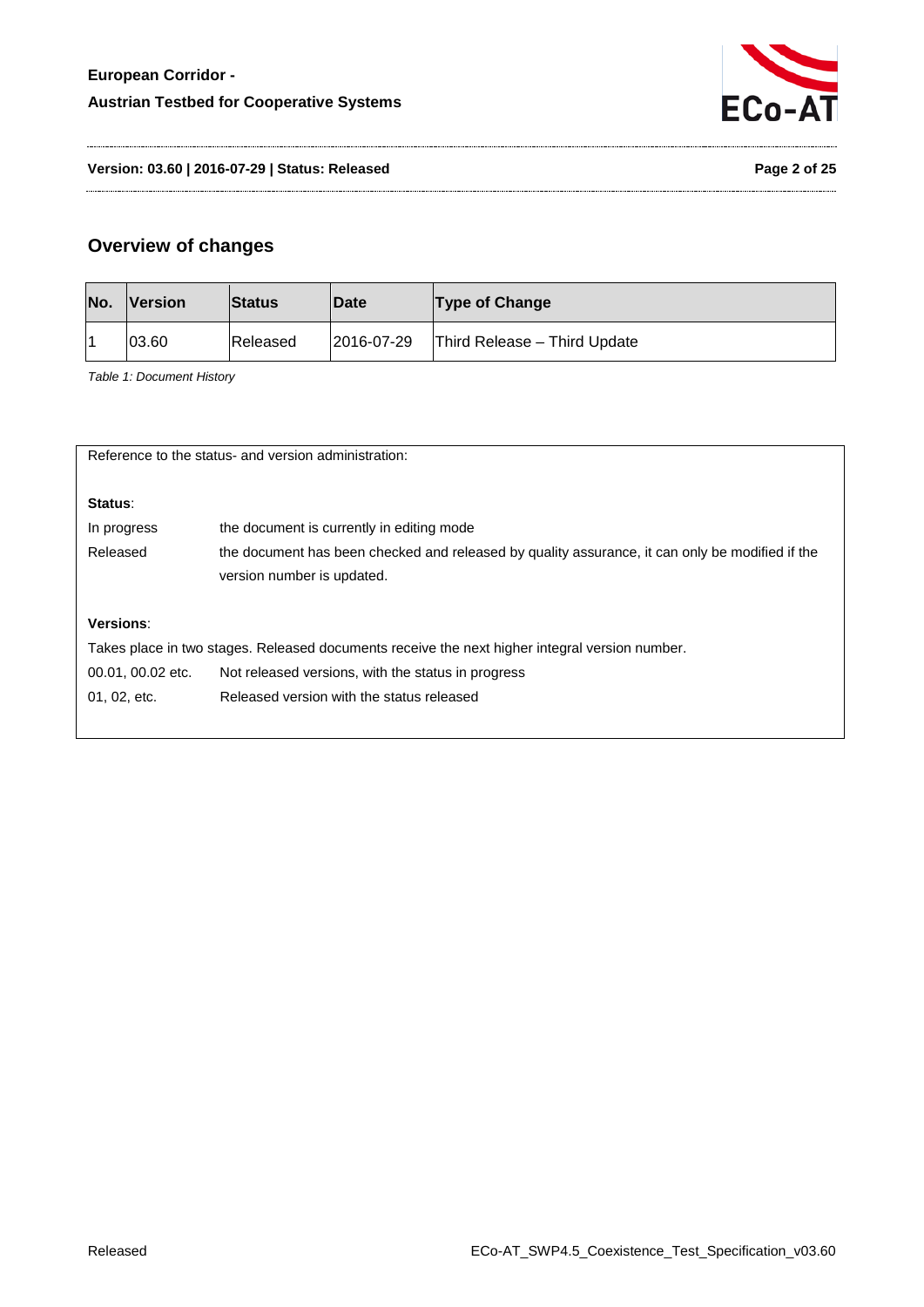

Version: 03.60| 2016-07-29 | Status: Released

Page 3 of 25

#### **Table of contents**

| 1.1            |  |
|----------------|--|
| 1.2            |  |
| 1.3            |  |
| $2^{\circ}$    |  |
| 2.1            |  |
| 2.2            |  |
| 2.3            |  |
| $\overline{3}$ |  |

# **List of Tables**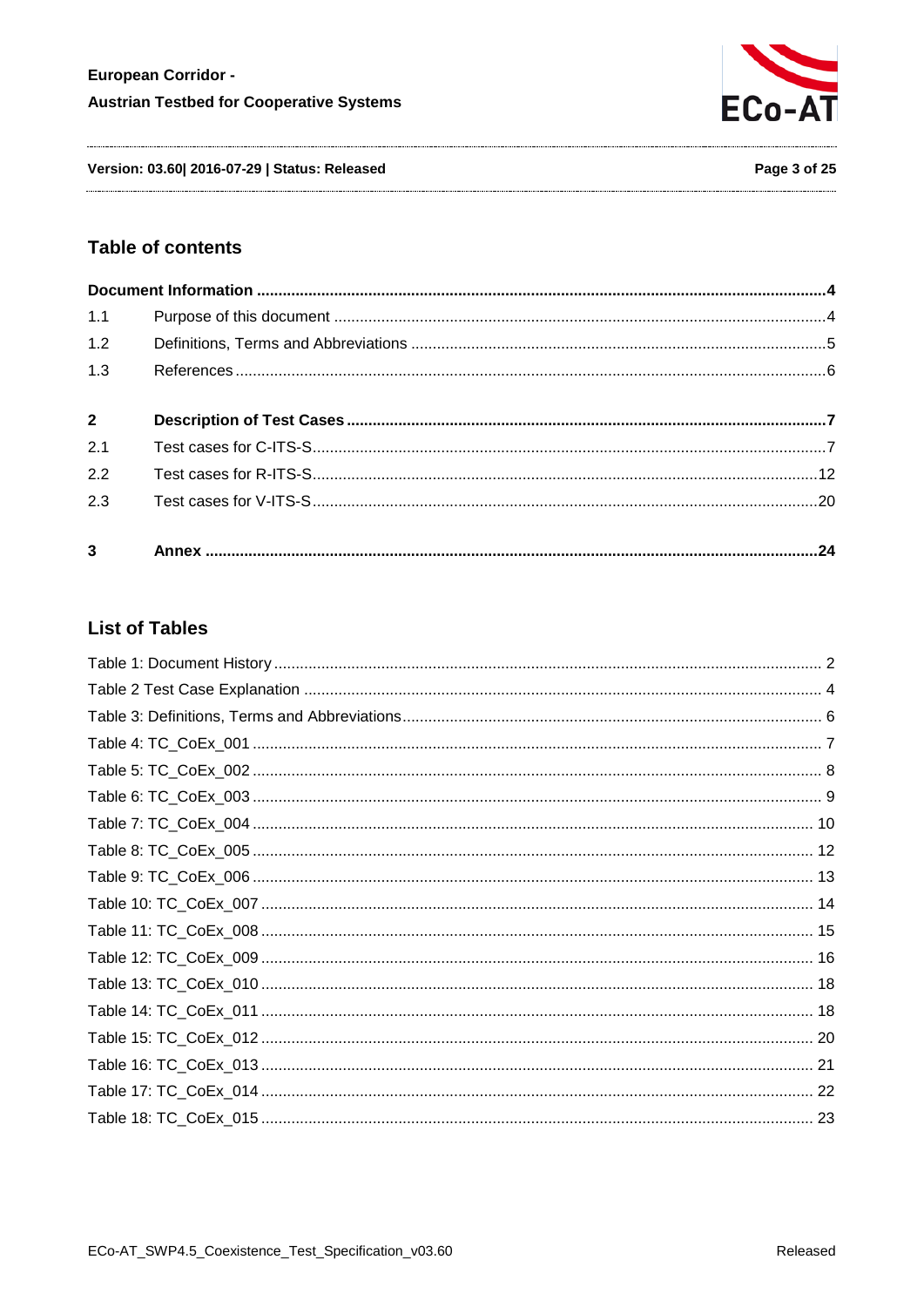

**Version: 03.60 | 2016-07-29 | Status: Released Page 4 of 25**

#### <span id="page-3-1"></span><span id="page-3-0"></span>**Document Information**

#### **1.1 Purpose of this document**

This document lists all test cases relevant to the topic of coexistence required for system requirements verification and validation. Each test case is described using the same template striving after completeness and comprehensibility. This template is explained in [Table 2.](#page-3-2)

<span id="page-3-2"></span>*Table 2 Test Case Explanation*

| <b>Attribute</b>               |                     | <b>Explanation</b>                                                               |                                                                                    |  |  |
|--------------------------------|---------------------|----------------------------------------------------------------------------------|------------------------------------------------------------------------------------|--|--|
| Test case ID                   |                     |                                                                                  |                                                                                    |  |  |
|                                |                     | Unique Identifier with the following format:                                     |                                                                                    |  |  |
|                                |                     | SWP4.1 C-ITS-S:                                                                  | TC_C_001                                                                           |  |  |
|                                |                     | SWP4.2 R-ITS-S:                                                                  | TC_R_001                                                                           |  |  |
|                                |                     | SWP4.3 V-ITS-S:                                                                  | TC_V_001                                                                           |  |  |
|                                |                     | SWP4.4 Security:                                                                 | TC_SEC_001                                                                         |  |  |
|                                |                     | SWP4.5 Coexistence:                                                              | TC_CoEx_001 (or directly a component test case)                                    |  |  |
|                                |                     | SWP4.6 use cases:                                                                |                                                                                    |  |  |
|                                |                     | TC_IVI_001<br>TC_RWW_001<br><b>TC ISS 001</b><br>TC_CAM_001<br>TC DENM 001       | SWP4.7 System Requirements Verification:<br>TC_SYS_001                             |  |  |
| Test case type                 |                     | Manual or automatic execution                                                    |                                                                                    |  |  |
| Test case purpose              |                     | State a short name and describe the objective of the test case.                  |                                                                                    |  |  |
|                                | Test case source    | Unique requirement ID plus short name of the requirement                         |                                                                                    |  |  |
|                                | Test components*    | State the SUT / DUT (can be one device or more devices) of the test case         |                                                                                    |  |  |
|                                | Precondition        | Quote precondition or ID of test case to be executed in advance. A certain state |                                                                                    |  |  |
|                                |                     | of the SUT / DUT might be necessary before test case execution.                  |                                                                                    |  |  |
|                                | Testing environment |                                                                                  |                                                                                    |  |  |
|                                |                     |                                                                                  | State the environment of the SUT / DUT (laboratory test or field test) and the     |  |  |
|                                |                     |                                                                                  | test tools required for executing the respective test case (e.g. V-ITS-S test tool |  |  |
|                                |                     | for validating ITS-G5).                                                          |                                                                                    |  |  |
| Test steps*                    |                     | Per test step: description, input, and expected output (data with value range)   |                                                                                    |  |  |
| #                              | Description         |                                                                                  | Input(I)/Output(O)/Validation(V)                                                   |  |  |
| Description of test step.<br>0 |                     |                                                                                  | Input required or output expected for this test step. One                          |  |  |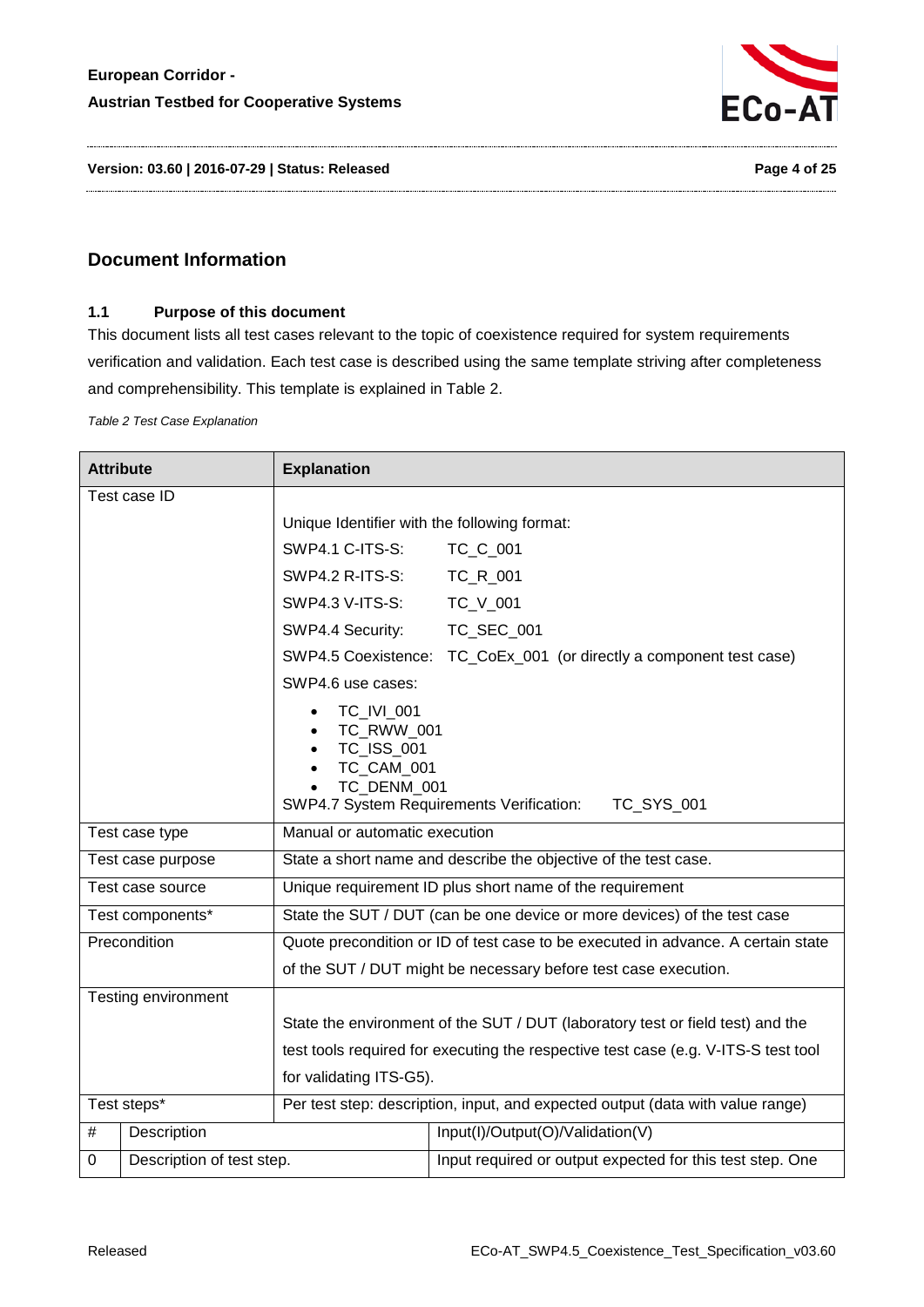

#### **Version: 03.60| 2016-07-29 | Status: Released Page 5 of 25**

| <b>Attribute</b> |  | <b>Explanation</b> |                                                           |
|------------------|--|--------------------|-----------------------------------------------------------|
|                  |  |                    | validation condition per test case descripted in the last |
|                  |  |                    | test step.                                                |
|                  |  |                    | -                                                         |
| Postcondition*   |  |                    | State of test components after test case execution        |

NOTE: \* = several

The list of test cases will be complete, if each requirement from Ref. [ECo-AT SWP2.3 system overview] regarding the component/topic XYZ (e.g. interface IF1) is referenced to at least one test case in this document.

# **Abbreviation / Term Definition** BTP Basic Transport Protocol CAM COMMON COMMON AWARENESS Message C-ITS Cooperative ITS C-ITS-S Contral ITS Station DENM Decentralized Environmental Notification Message DSRC DED Dedicated Short Range Communication DUT Device under test GBC Geobroadcast GN Geo Network HiL **Hardware in the loop** IF Interface ITS **Intelligent Transport System** IVI In-vehicle Information PT Plug test R-ITS-S ROADS ROADSIDE ITS Station RWW Roadworks Warning

#### <span id="page-4-0"></span>**1.2 Definitions, Terms and Abbreviations**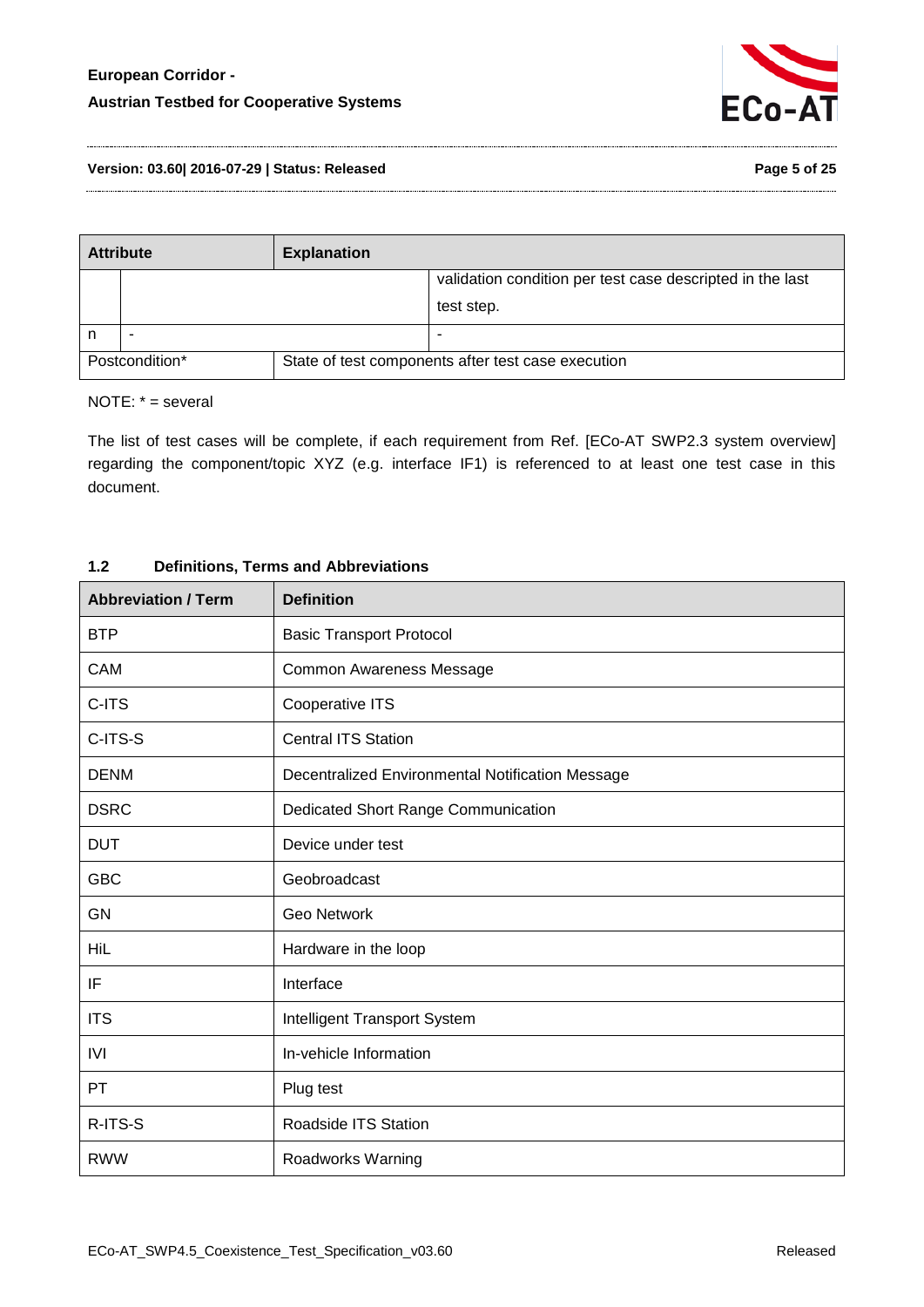

**Version: 03.60 | 2016-07-29 | Status: Released Page 6 of 25**

| <b>Abbreviation / Term</b> | <b>Definition</b>                 |
|----------------------------|-----------------------------------|
| <b>NTP</b>                 | <b>Network Time Protocol</b>      |
| <b>SHB</b>                 | Single-Hop Broadcasting           |
| SiL                        | Software in the loop              |
| <b>SPAT</b>                | Signal Phase and Timing           |
| <b>SUT</b>                 | System under test                 |
| <b>TC</b>                  | Test case                         |
| <b>TCC</b>                 | <b>Traffic Control Center</b>     |
| <b>TLC</b>                 | <b>Traffic Light Controller</b>   |
| <b>UC</b>                  | Use Case                          |
| <b>UTC</b>                 | <b>Coordinated Universal Time</b> |
| V-ITS-S                    | <b>Vehicle ITS Station</b>        |

<span id="page-5-1"></span>*Table 3: Definitions, Terms and Abbreviations*

#### <span id="page-5-0"></span>**1.3 References**

All references in this document can be found in the master table of references available in the "ECo-AT\_SWP2.3\_MasterTableOfReferences\_v03.60.pdf" document.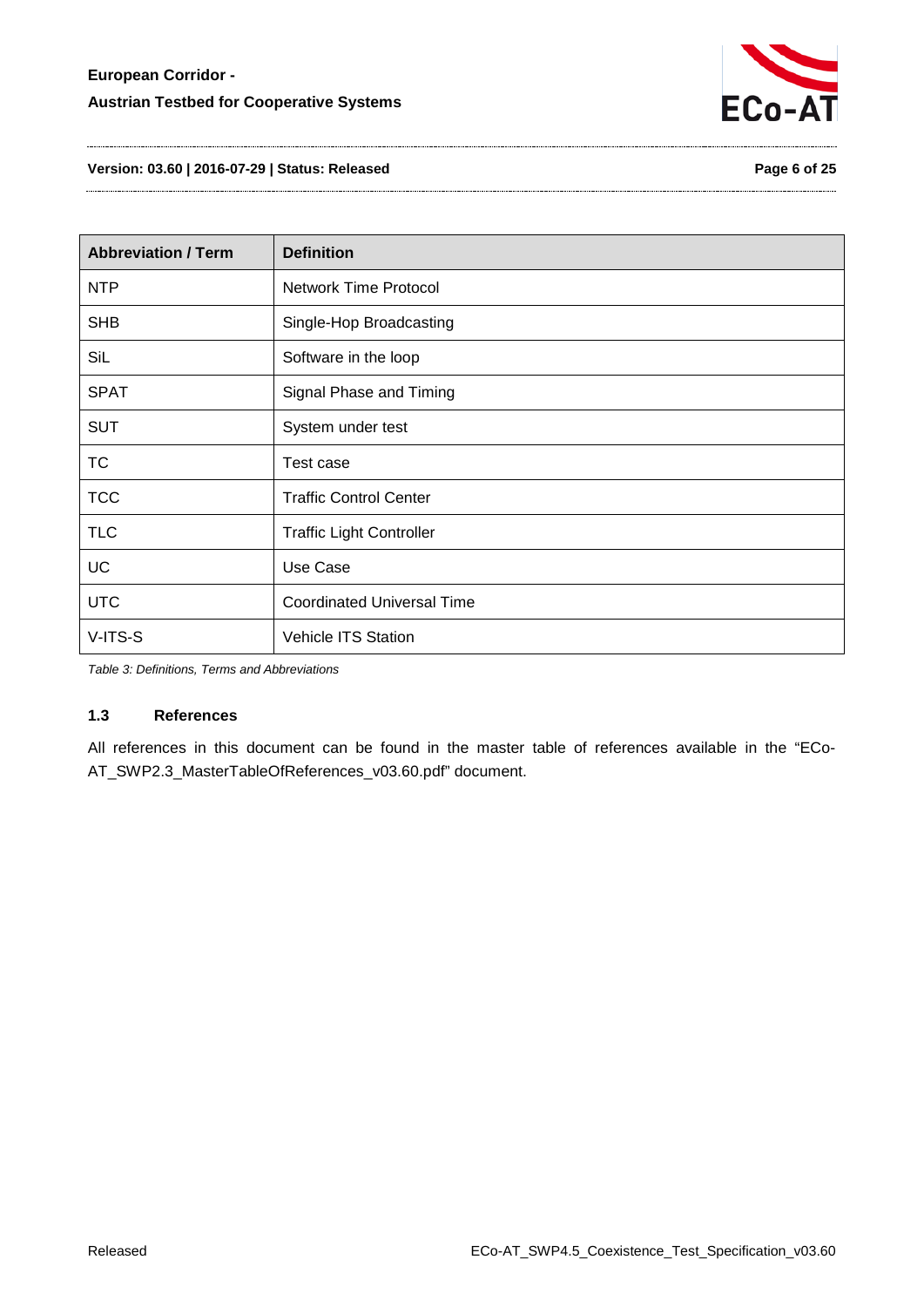

**Version: 03.60| 2016-07-29 | Status: Released Page 7 of 25**

# <span id="page-6-0"></span>**2 Description of Test Cases**

#### <span id="page-6-1"></span>**2.1 Test cases for C-ITS-S**

<span id="page-6-2"></span>*Table 4: TC\_CoEx\_001*

| <b>Attribute</b> |                                         | <b>Explanation</b>                                                                                 |                                                                            |  |
|------------------|-----------------------------------------|----------------------------------------------------------------------------------------------------|----------------------------------------------------------------------------|--|
| Test case ID     |                                         | TC CoEx 001                                                                                        |                                                                            |  |
|                  | Test case type                          |                                                                                                    | Manual or automatic execution, manual Validation.                          |  |
|                  | Test case purpose                       |                                                                                                    | CEN-DSRC protected zones reception from TCC                                |  |
|                  |                                         |                                                                                                    | The C-ITS-S shall be able to receive CEN-DSRC protected zone data from the |  |
|                  |                                         | TCC.                                                                                               |                                                                            |  |
|                  | Test case source                        |                                                                                                    | R_C_095: CEN-DSRC protected zones reception from TCC                       |  |
|                  | Test components*                        | <b>DUT: C-ITS-S</b>                                                                                |                                                                            |  |
|                  | Precondition                            | C-ITS-S (DUT) is up and running.                                                                   |                                                                            |  |
|                  |                                         | TCC test tool is up and running.                                                                   |                                                                            |  |
|                  |                                         |                                                                                                    | Connection between TCC and C-ITS-S (IF1) is established.                   |  |
|                  |                                         | Predefined protected zone content.                                                                 |                                                                            |  |
|                  | Testing environment                     | Both, field test and laboratory test are usable on the level of component test.                    |                                                                            |  |
|                  |                                         | Required components:                                                                               |                                                                            |  |
|                  |                                         | C-ITS-S (DUT)                                                                                      |                                                                            |  |
|                  |                                         | TCC test tool (TCC or TCC emulator) with ability to send protected zone<br>data to C-ITS-S via IF1 |                                                                            |  |
|                  |                                         |                                                                                                    | C-ITS-S test tool, in order to check the availability of protected zone    |  |
|                  |                                         | data at the C-ITS-S                                                                                |                                                                            |  |
|                  | Test steps*                             |                                                                                                    |                                                                            |  |
| $\#$             | Description                             |                                                                                                    | Input(I)/Output(O)/Validation(V)                                           |  |
| 0                | TCC sends protected zone data to C-ITS- |                                                                                                    | I: Trigger, in order to generate protected zone data with                  |  |
|                  | S via IF1                               |                                                                                                    | predefined content at the TCC test tool                                    |  |
|                  |                                         |                                                                                                    | O: TCC test tool sends protected zone data to C-ITS-S                      |  |
|                  |                                         |                                                                                                    | via IF1                                                                    |  |
| $\mathbf{1}$     | C-ITS-S receives protected zone data    |                                                                                                    | I: C-ITS-S receives protected zone data from TCC test                      |  |
|                  |                                         |                                                                                                    | tool via IF1                                                               |  |
|                  |                                         |                                                                                                    | O: received protected zone data at C-ITS-S is ready for                    |  |
|                  |                                         |                                                                                                    | mapping to IF3 message                                                     |  |
|                  |                                         |                                                                                                    | V: check with C-ITS-S test tool if the protected zone data                 |  |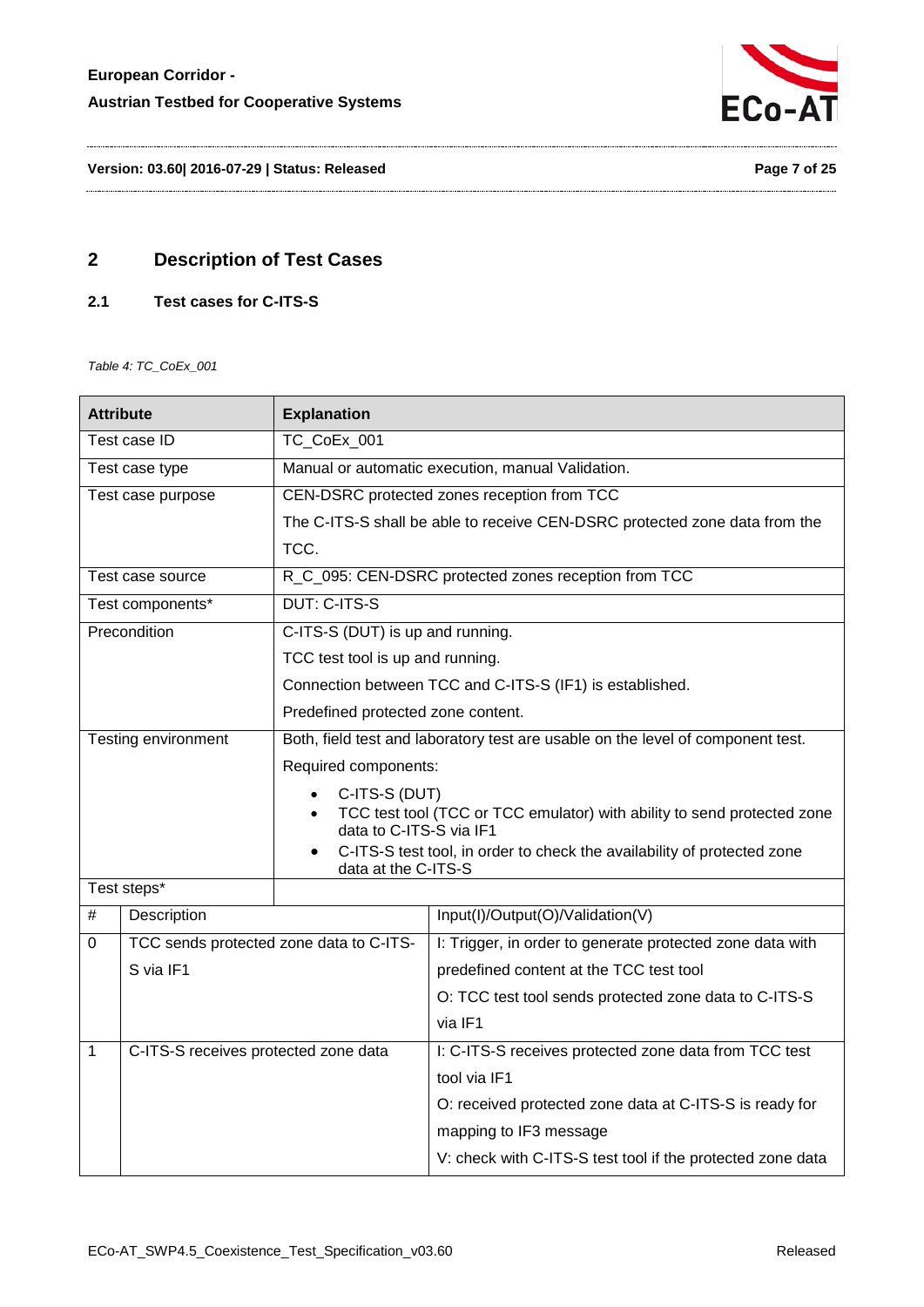

**Version: 03.60 | 2016-07-29 | Status: Released Page 8 of 25**

| <b>Attribute</b> | <b>Explanation</b> |                                                         |
|------------------|--------------------|---------------------------------------------------------|
|                  |                    | is available at the C-ITS-S and if it is similar to the |
|                  |                    | predefined protected zone data from the TCC             |
| Postcondition*   |                    |                                                         |

<span id="page-7-0"></span>*Table 5: TC\_CoEx\_002*

| <b>Attribute</b>    | <b>Explanation</b>                                                                                                                                                                                                                                                                                                                                                                              |                                                                                                               |  |
|---------------------|-------------------------------------------------------------------------------------------------------------------------------------------------------------------------------------------------------------------------------------------------------------------------------------------------------------------------------------------------------------------------------------------------|---------------------------------------------------------------------------------------------------------------|--|
| Test case ID        | TC CoEx 002                                                                                                                                                                                                                                                                                                                                                                                     |                                                                                                               |  |
| Test case type      |                                                                                                                                                                                                                                                                                                                                                                                                 | Manual or automatic execution, manual Validation.                                                             |  |
| Test case purpose   | CEN-DSRC protected zones distribution                                                                                                                                                                                                                                                                                                                                                           |                                                                                                               |  |
|                     |                                                                                                                                                                                                                                                                                                                                                                                                 | The C-ITS-S shall ensure that each CEN-DSRC protected zone is at least                                        |  |
|                     |                                                                                                                                                                                                                                                                                                                                                                                                 | transmitted to one R-ITS-S per stream direction.                                                              |  |
| Test case source    |                                                                                                                                                                                                                                                                                                                                                                                                 | R_C_097: CEN-DSRC protected zones distribution                                                                |  |
| Test components*    | <b>DUT: C-ITS-S</b>                                                                                                                                                                                                                                                                                                                                                                             |                                                                                                               |  |
| Precondition        | C-ITS-S (DUT) is up and running.                                                                                                                                                                                                                                                                                                                                                                |                                                                                                               |  |
|                     | Predefined scenario                                                                                                                                                                                                                                                                                                                                                                             |                                                                                                               |  |
|                     | tolling station).                                                                                                                                                                                                                                                                                                                                                                               | 1 CEN-DSRC tolling station on the road.<br>at least 2 R-ITS-S (1 R-ITS-S per stream direction of the Cen-DSRC |  |
|                     |                                                                                                                                                                                                                                                                                                                                                                                                 | C-ITS-S is configured with at least 2 R-ITS-Ss.                                                               |  |
|                     | Predefined protected zone content.                                                                                                                                                                                                                                                                                                                                                              |                                                                                                               |  |
|                     | a) C-ITS-S test tool is up and running or                                                                                                                                                                                                                                                                                                                                                       |                                                                                                               |  |
|                     | b) R-ITS-Ss in the field are up and running.                                                                                                                                                                                                                                                                                                                                                    |                                                                                                               |  |
|                     |                                                                                                                                                                                                                                                                                                                                                                                                 |                                                                                                               |  |
| Testing environment | Preferred for this test is a field test. Required components:                                                                                                                                                                                                                                                                                                                                   |                                                                                                               |  |
|                     | C-ITS-S (DUT)<br>$\bullet$<br>C-ITS-S test tool in order to trigger protected zone data as input for the<br>$\bullet$<br>dissemination algorithm<br>a) C-ITS-S test tool, in order to inspect to which R-ITS-S the messages<br>are distributed or<br>b) R-ITS-Ss in the field connected to the C-ITS-S and R-ITS-S test tool,<br>in order to check the available protected zones on the R-ITS-S |                                                                                                               |  |
| Test steps*         |                                                                                                                                                                                                                                                                                                                                                                                                 |                                                                                                               |  |
| #<br>Description    |                                                                                                                                                                                                                                                                                                                                                                                                 | Input(I)/Output(O)/Validation(V)                                                                              |  |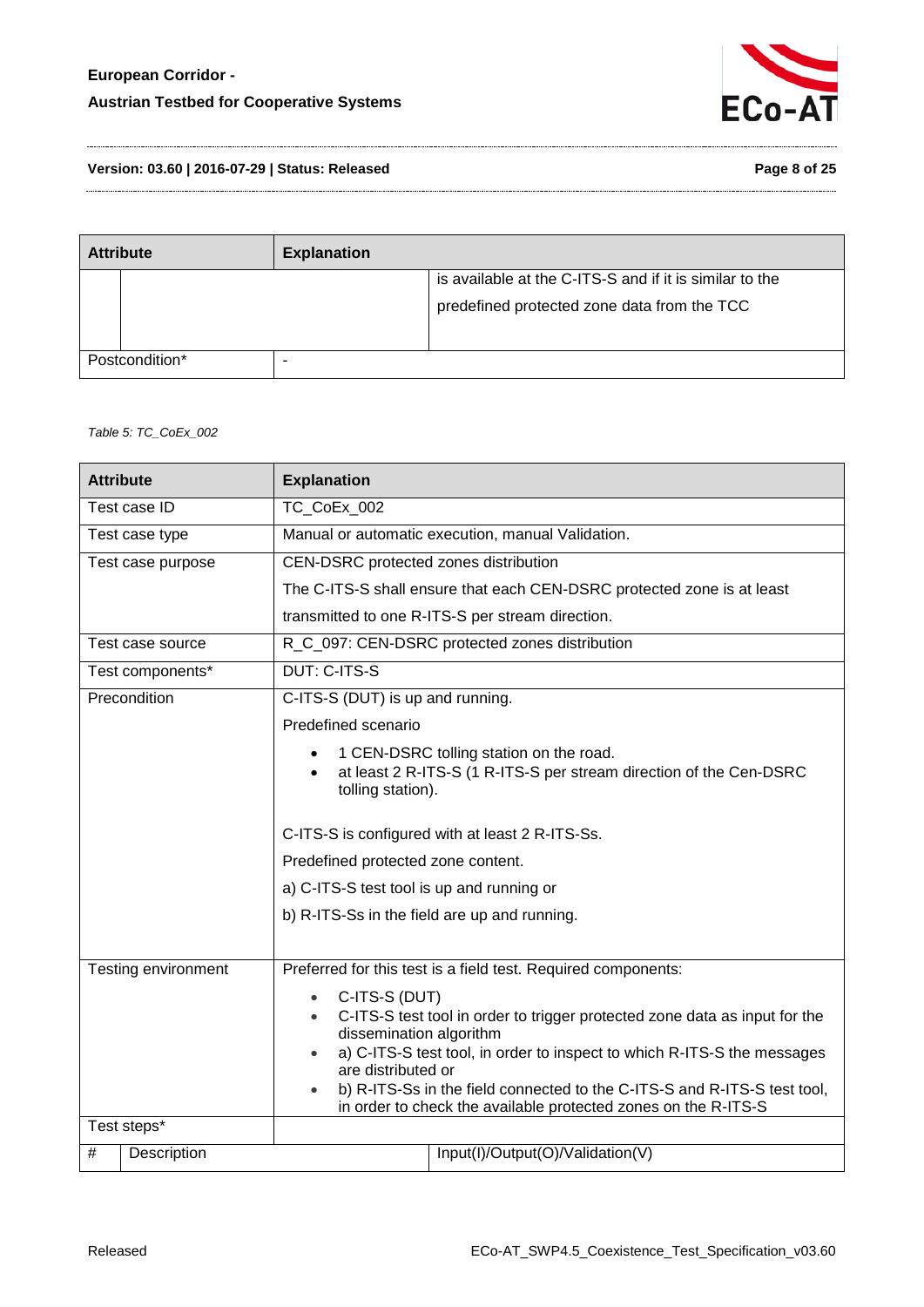

**Version: 03.60| 2016-07-29 | Status: Released Page 9 of 25**

|                     | <b>Attribute</b>                         | <b>Explanation</b> |                                                              |
|---------------------|------------------------------------------|--------------------|--------------------------------------------------------------|
| 0                   | dissemination algorithm selects R-ITS-Ss |                    |                                                              |
|                     | for protected zone data distribution     |                    | I: protected zone data (from the one predefine CEN-          |
|                     |                                          |                    | DSRC tolling station) as input for the dissemination         |
|                     |                                          |                    | algorithm                                                    |
|                     |                                          |                    | O: protected zone data is distributed to the relevant R-     |
|                     |                                          |                    | ITS-S                                                        |
|                     |                                          |                    | V:                                                           |
|                     |                                          |                    | a) Check at the C-ITS-S test tool, if at least the 2 R-ITS-S |
|                     |                                          |                    | (one per stream direction of the CEN-DSRC tolling            |
|                     |                                          |                    | station) are selected for message distribution               |
|                     |                                          |                    | or                                                           |
|                     |                                          |                    | b) Check with R-ITS-S test tool if at least the 2 R-ITS-S    |
|                     |                                          |                    | (one per stream direction of the CEN-DSRC tolling            |
|                     |                                          |                    | station) received the protected zone data for the one        |
|                     |                                          |                    | <b>CEN-DSRC tolling station</b>                              |
|                     |                                          |                    |                                                              |
| Postcondition*<br>٠ |                                          |                    |                                                              |

<span id="page-8-0"></span>*Table 6: TC\_CoEx\_003*

| <b>Attribute</b>    | <b>Explanation</b>                                                              |
|---------------------|---------------------------------------------------------------------------------|
| Test case ID        | TC_CoEx_003                                                                     |
| Test case type      | Manual or automatic execution, manual Validation.                               |
| Test case purpose   | Provision of CEN-DSRC protected zone data to R-ITS-S                            |
|                     | The C-ITS-S shall provide CEN-DSRC protected zone data individually to R-       |
|                     | ITS-Ss.                                                                         |
| Test case source    | R_C_098: Provision of CEN-DSRC protected zone data to R-ITS-S                   |
| Test components*    | C-ITS-S                                                                         |
| <b>Precondition</b> | C-ITS-S (DUT) is up and running.                                                |
|                     | R-ITS-S test tool is up and running.                                            |
|                     | Connection between R-ITS-S and C-ITS-S (IF3) is established.                    |
|                     | Predefined protected zone content is available at C-ITS-S.                      |
| Testing environment | Both, field test and laboratory test are usable on the level of component test. |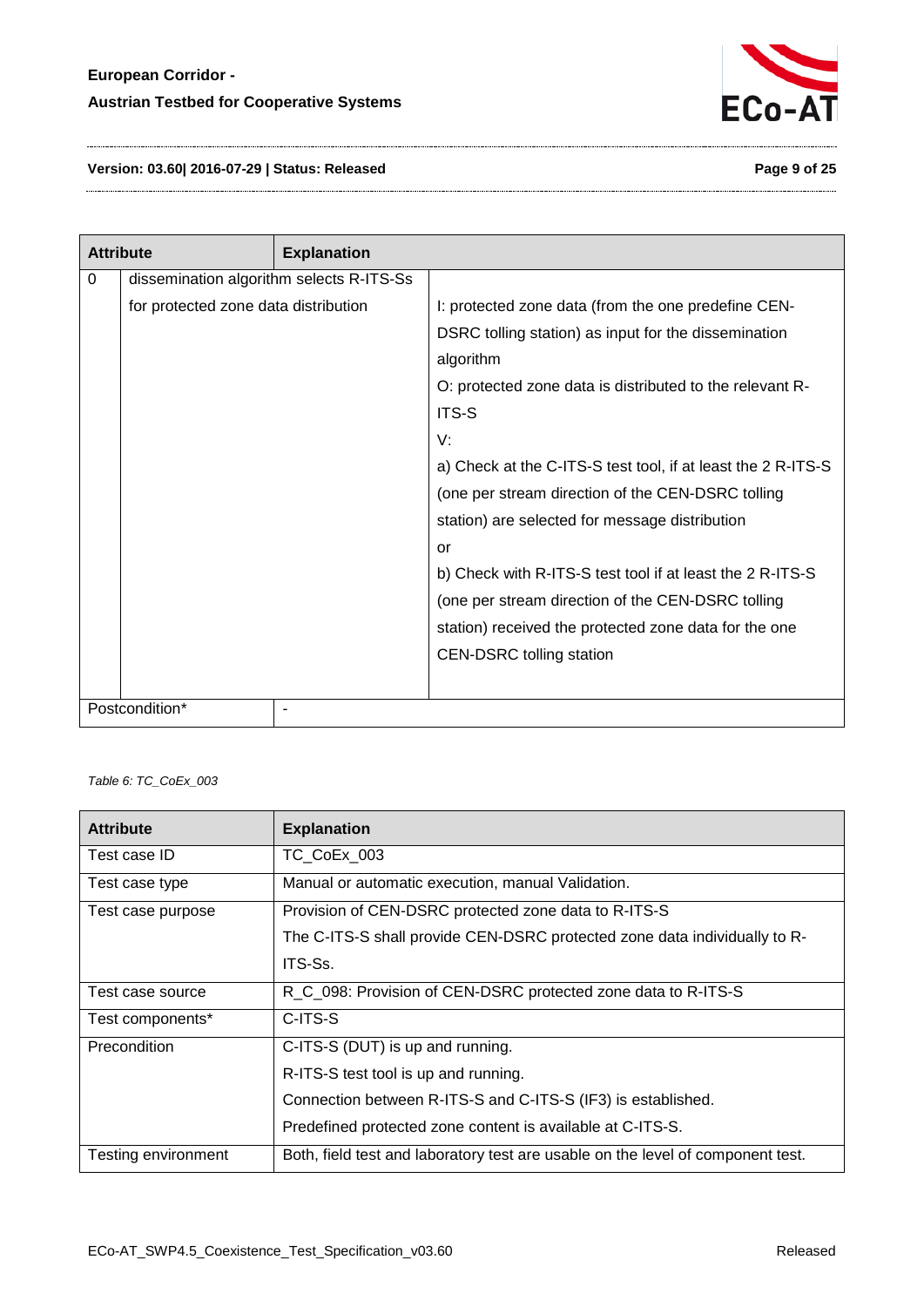

#### **Version: 03.60 | 2016-07-29 | Status: Released Page 10 of 25**

| <b>Attribute</b> |                                           | <b>Explanation</b>   |                                                                         |
|------------------|-------------------------------------------|----------------------|-------------------------------------------------------------------------|
|                  |                                           | Required components: |                                                                         |
| C-ITS-S (DUT)    |                                           | data at the R-ITS-S  | R-ITS-S test tool, in order to check the availability of protected zone |
|                  | Test steps*                               |                      |                                                                         |
| #                | Description                               |                      | Input(I)/Output(O)/Validation(V)                                        |
| 0                | C-ITS-S sends protected zone data to R-   |                      | I: Trigger, in order to send protected zone data with                   |
|                  | ITS-S via IF3                             |                      | predefined content from the C-ITS-S to R-ITS-S test tool                |
|                  |                                           |                      | via IF3                                                                 |
|                  |                                           |                      | O: C-ITS-S sends protected zone data to R-ITS-S test                    |
|                  |                                           |                      | tool via IF3                                                            |
| $\overline{1}$   | R-ITS-S test tool receives protected zone |                      | I: R-ITS-S test tool receives protected zone data from C-               |
|                  | data                                      |                      | <b>ITS-S via IF3</b>                                                    |
|                  |                                           |                      | O:                                                                      |
|                  |                                           |                      | V: check with R-ITS-S test tool if the protected zone data              |
|                  |                                           |                      | is available at the R-ITS-S test tool and if it is similar to           |
|                  |                                           |                      | the predefined protected zone data from the C-ITS-S                     |
|                  |                                           |                      |                                                                         |
| Postcondition*   |                                           |                      |                                                                         |

<span id="page-9-0"></span>*Table 7: TC\_CoEx\_004*

| <b>Attribute</b>  | <b>Explanation</b>                                                                                                                                                                                                                         |  |  |
|-------------------|--------------------------------------------------------------------------------------------------------------------------------------------------------------------------------------------------------------------------------------------|--|--|
| Test case ID      | TC CoEx 004                                                                                                                                                                                                                                |  |  |
| Test case type    | Manual or automatic execution, manual Validation.                                                                                                                                                                                          |  |  |
| Test case purpose | Grouping of CEN-DSRC protected zones                                                                                                                                                                                                       |  |  |
|                   | The C-ITS-S shall group CEN-DSRC protected zones for each relevant R-ITS-S                                                                                                                                                                 |  |  |
|                   | (max. 16).                                                                                                                                                                                                                                 |  |  |
| Test case source  | R_C_096: Grouping of CEN-DSRC protected zones                                                                                                                                                                                              |  |  |
| Test components*  | DUT: C-ITS-S                                                                                                                                                                                                                               |  |  |
| Precondition      | C-ITS-S (DUT) is up and running.                                                                                                                                                                                                           |  |  |
|                   | Predefined scenario                                                                                                                                                                                                                        |  |  |
|                   | at least 2 R-ITS-Ss in the area of the CEN-DSRC tolling stations.<br>(16*(number of R-ITS-Ss)+8) CEN-DSRC tolling stations on the road.<br>E.g.: 2 R-ITS-Ss $\rightarrow$ 40 CEN-DSRC tolling stations, 3 R-ITS-S $\rightarrow$<br>$\circ$ |  |  |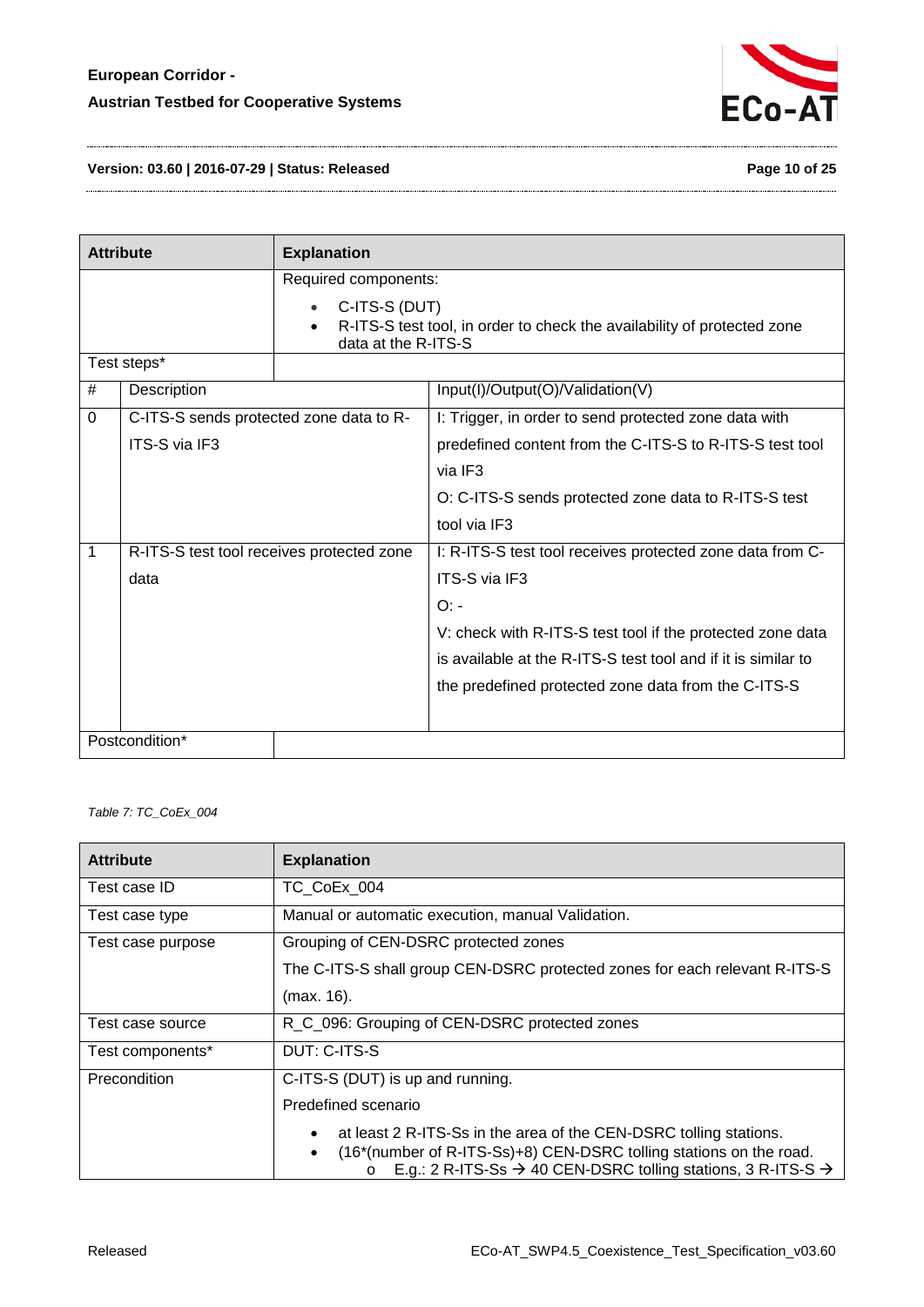

#### **Version: 03.60| 2016-07-29 | Status: Released Page 11 of 25**

| <b>Attribute</b> |                                          | <b>Explanation</b>                                                                                                                         |                                                                            |  |
|------------------|------------------------------------------|--------------------------------------------------------------------------------------------------------------------------------------------|----------------------------------------------------------------------------|--|
|                  |                                          |                                                                                                                                            | 54 CEN-DSRC tolling stations                                               |  |
|                  |                                          |                                                                                                                                            |                                                                            |  |
|                  |                                          |                                                                                                                                            | C-ITS-S is configured with at least 2 R-ITS-Ss.                            |  |
|                  |                                          | Predefined protected zone content.                                                                                                         |                                                                            |  |
|                  |                                          | a) C-ITS-S test tool is up and running or                                                                                                  |                                                                            |  |
|                  |                                          |                                                                                                                                            | b) R-ITS-Ss in the field are up and running.                               |  |
|                  |                                          |                                                                                                                                            |                                                                            |  |
|                  | Testing environment                      |                                                                                                                                            | Preferred for this test is a field test. Required components:              |  |
|                  |                                          | C-ITS-S (DUT)<br>$\bullet$                                                                                                                 |                                                                            |  |
|                  |                                          | dissemination algorithm                                                                                                                    | C-ITS-S test tool in order to trigger protected zone data as input for the |  |
|                  |                                          |                                                                                                                                            | a) C-ITS-S test tool, in order to inspect to which R-ITS-S the messages    |  |
|                  |                                          | are distributed or                                                                                                                         |                                                                            |  |
|                  |                                          | b) R-ITS-Ss in the field connected to the C-ITS-S and R-ITS-S test tool,<br>in order to check the available protected zones on the R-ITS-S |                                                                            |  |
|                  | Test steps*                              |                                                                                                                                            |                                                                            |  |
| #                | Description                              |                                                                                                                                            | Input(I)/Output(O)/Validation(V)                                           |  |
| 0                | dissemination algorithm selects R-ITS-Ss |                                                                                                                                            |                                                                            |  |
|                  | for protected zone data distribution     |                                                                                                                                            | I: protected zone data (from the all predefine CEN-DSRC                    |  |
|                  |                                          |                                                                                                                                            | tolling stations) as input for the dissemination algorithm                 |  |
|                  |                                          |                                                                                                                                            | O: protected zone data is distributed to the relevant R-                   |  |
|                  |                                          |                                                                                                                                            | ITS-S                                                                      |  |
|                  |                                          |                                                                                                                                            | V:                                                                         |  |
|                  |                                          |                                                                                                                                            | a) Check at the C-ITS-S test tool, if each R-ITS-S is                      |  |
|                  |                                          |                                                                                                                                            | selected for distribution of max. 16 protected zones                       |  |
|                  |                                          |                                                                                                                                            | or                                                                         |  |
|                  |                                          |                                                                                                                                            | b) Check with R-ITS-S test tool if each R-ITS-S has                        |  |
|                  |                                          |                                                                                                                                            | received max. 16 protected zones                                           |  |
|                  | Postcondition*                           |                                                                                                                                            |                                                                            |  |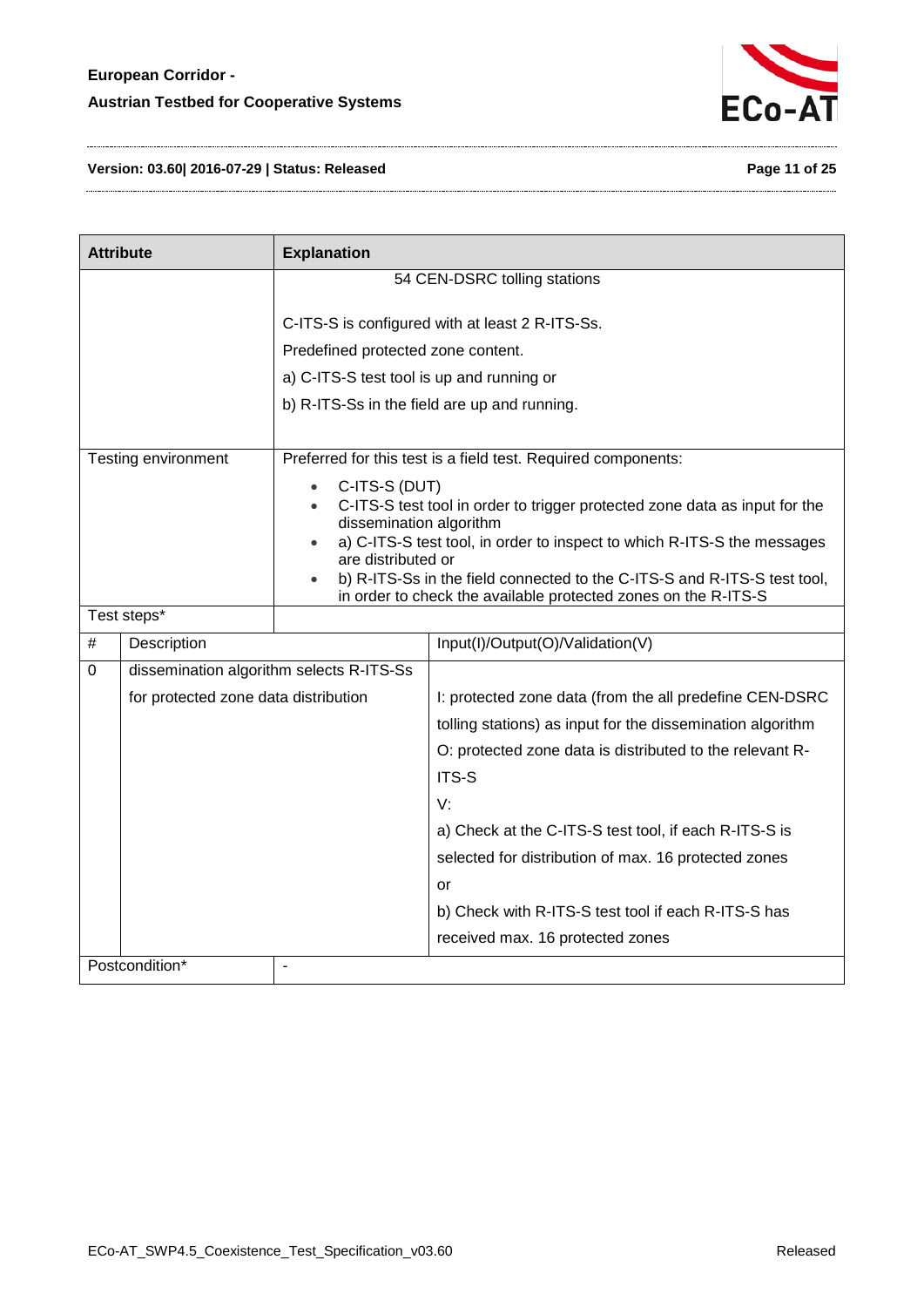

**Version: 03.60 | 2016-07-29 | Status: Released Page 12 of 25**

#### <span id="page-11-0"></span>**2.2 Test cases for R-ITS-S**

<span id="page-11-1"></span>*Table 8: TC\_CoEx\_005*

| <b>Attribute</b>            |                                           | <b>Explanation</b>                                                 |                                                                               |
|-----------------------------|-------------------------------------------|--------------------------------------------------------------------|-------------------------------------------------------------------------------|
| Test case ID<br>TC CoEx 005 |                                           |                                                                    |                                                                               |
| Test case type              |                                           |                                                                    | Manual or automatic execution, manual Validation.                             |
|                             | Test case purpose                         |                                                                    | R-ITS-S identification of CEN-DSRC protected zone from implemented data       |
|                             |                                           | base                                                               |                                                                               |
|                             |                                           |                                                                    | R-ITS-S shall be able to identify if within a CEN-DSRC protected zone with    |
|                             |                                           |                                                                    | implemented data base as described in Ref. [ECo-AT SWP3.5 coexistence].       |
|                             | Test case source                          |                                                                    | R_R_079: R-ITS-S identification of CEN-DSRC protected zone                    |
|                             | Test components*                          | <b>DUT: R-ITS-S</b>                                                |                                                                               |
|                             | Precondition                              |                                                                    | R-ITS-S (DUT) is connected to the testing environment, testing environment is |
|                             |                                           | up and running.                                                    |                                                                               |
|                             |                                           |                                                                    | Protected zone data base is available at the R-ITS-S.                         |
|                             |                                           | Predefined location of the R-ITS-S.                                |                                                                               |
|                             | Testing environment                       | Preferred for this test is a laboratory test. Required components: |                                                                               |
|                             |                                           | R-ITS-S (DUT)                                                      |                                                                               |
|                             |                                           | zone                                                               | R-ITS-S test tool is able to indicate if the R-ITS-S is in the protected      |
| Test steps*                 |                                           |                                                                    |                                                                               |
| #                           | Description                               |                                                                    | Input(I)/Output(O)/Validation(V)                                              |
| 0                           | Connection and Startup of R-ITS-S         |                                                                    | I: Power on the R-ITS-S                                                       |
|                             |                                           |                                                                    | O: R-ITS-S is up and running, Test tools are up and                           |
|                             |                                           |                                                                    | running (criteria is dependent on R-ITS-S, e.g. LEDs                          |
|                             |                                           |                                                                    | show that state)                                                              |
| 1                           | Configuration of R-ITS-S                  |                                                                    | I: R-ITS-S configuration data                                                 |
|                             | (if not preconfigured)                    |                                                                    | O: R-ITS-S is in initial state and operation (criteria is                     |
|                             |                                           |                                                                    | dependent on R-ITS-S)                                                         |
| 2                           | Indication if R-ITS-S is in the protected |                                                                    | I: protected zone data base                                                   |
|                             | zone                                      |                                                                    | O: indication with R-ITS-S test tool if R-ITS-S is in the                     |
|                             |                                           |                                                                    | protected zone (check with location of R-ITS-S and                            |
|                             |                                           |                                                                    | center/radius of protected zone)                                              |
|                             |                                           |                                                                    | V:                                                                            |
|                             |                                           |                                                                    | - if R-ITS-S is outside the protection zone the indicator                     |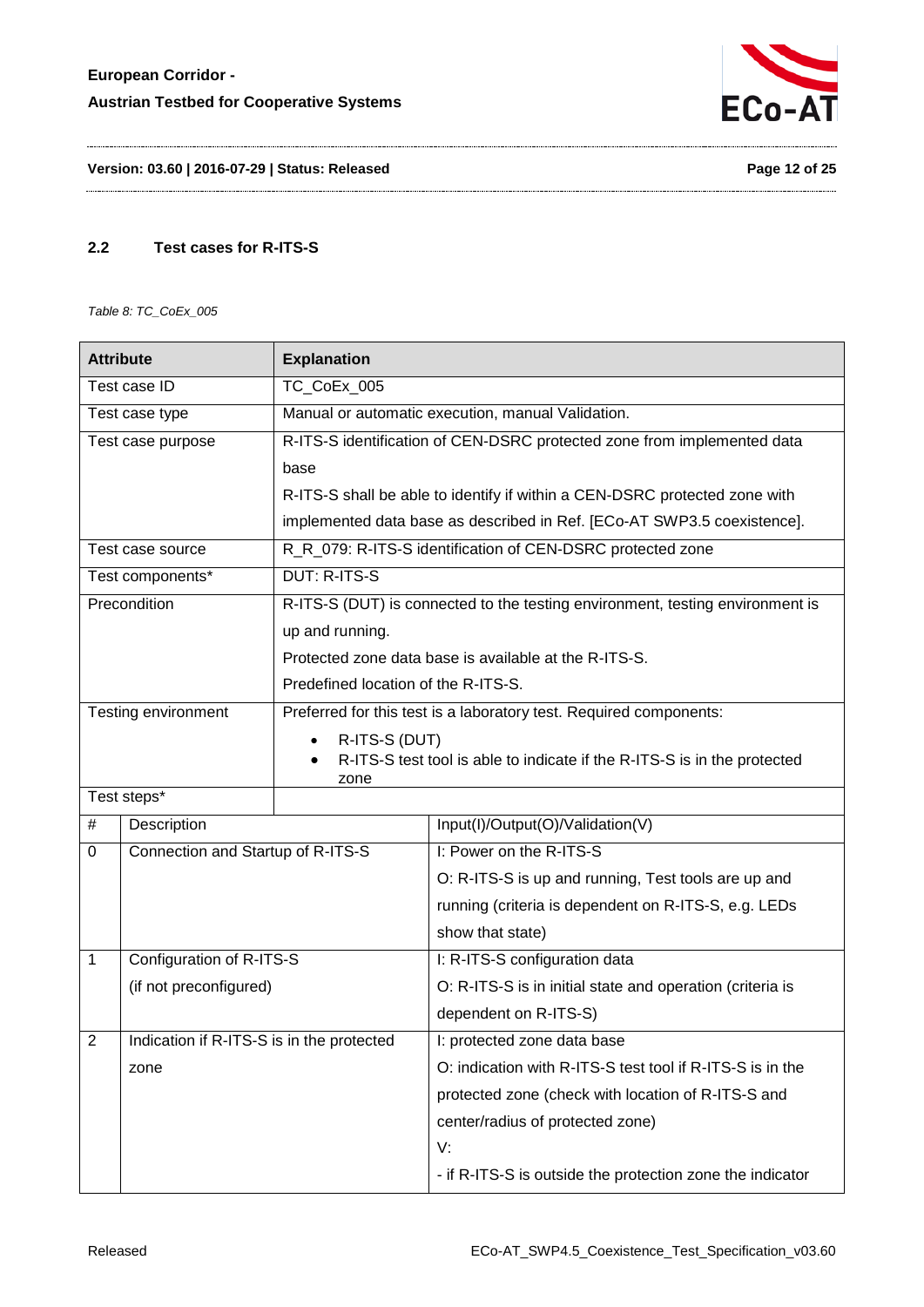

**Version: 03.60| 2016-07-29 | Status: Released Page 13 of 25**

| <b>Attribute</b> |  | <b>Explanation</b> |                                                          |
|------------------|--|--------------------|----------------------------------------------------------|
|                  |  |                    | shall show this                                          |
|                  |  |                    | - if R-ITS-S is inside the protection zone the indicator |
|                  |  |                    | shall show this                                          |
|                  |  |                    |                                                          |
| Postcondition*   |  | -                  |                                                          |

#### <span id="page-12-0"></span>*Table 9: TC\_CoEx\_006*

| <b>Attribute</b>            |                                   | <b>Explanation</b>                                                                     |                                                                               |  |
|-----------------------------|-----------------------------------|----------------------------------------------------------------------------------------|-------------------------------------------------------------------------------|--|
| TC CoEx 006<br>Test case ID |                                   |                                                                                        |                                                                               |  |
|                             | Test case type                    |                                                                                        | Manual or automatic execution, manual Validation.                             |  |
|                             | Test case purpose                 |                                                                                        | R-ITS-S identification of CEN-DSRC protected zone from received CAM           |  |
|                             |                                   |                                                                                        | R-ITS-S shall be able to identify if within a CEN-DSRC protected zone by a    |  |
|                             |                                   |                                                                                        | received CAM (including protected zone info) as described in Ref. [ECo-AT     |  |
|                             |                                   | SWP3.5 coexistence].                                                                   |                                                                               |  |
|                             | Test case source                  |                                                                                        | R_R_079: R-ITS-S identification of CEN-DSRC protected zone                    |  |
|                             | Test components*                  | <b>DUT: R-ITS-S</b>                                                                    |                                                                               |  |
|                             | Precondition                      |                                                                                        | R-ITS-S (DUT) is connected to the testing environment, testing environment is |  |
|                             |                                   | up and running.                                                                        |                                                                               |  |
|                             |                                   | Predefined location of the R-ITS-S.                                                    |                                                                               |  |
|                             | Testing environment               | Preferred for this test is a laboratory test. Required components:                     |                                                                               |  |
|                             |                                   | R-ITS-S (DUT)                                                                          |                                                                               |  |
|                             |                                   | zone                                                                                   | R-ITS-S test tool is able to indicate if the R-ITS-S is in the protected      |  |
|                             |                                   | V-ITS-S test tool (e.g. "developer" V-ITS-S), as defined in Ref. [ECo-AT               |                                                                               |  |
|                             |                                   | SWP3.3 V-ITS-S], with ability to send out conform CAM including<br>protected zone data |                                                                               |  |
|                             | Test steps*                       |                                                                                        |                                                                               |  |
| $\#$                        | Description                       |                                                                                        | Input(I)/Output(O)/Validation(V)                                              |  |
| $\mathbf 0$                 | Connection and Startup of R-ITS-S |                                                                                        | I: Power on the R-ITS-S                                                       |  |
|                             |                                   |                                                                                        | O: R-ITS-S is up and running, Test tools are up and                           |  |
|                             |                                   |                                                                                        | running (criteria is dependent on R-ITS-S, e.g. LEDs                          |  |
|                             |                                   |                                                                                        | show that state)                                                              |  |
| $\mathbf{1}$                | Configuration of R-ITS-S          |                                                                                        | I: R-ITS-S configuration data                                                 |  |
| (if not preconfigured)      |                                   |                                                                                        | O: R-ITS-S is in initial state and operation (criteria is                     |  |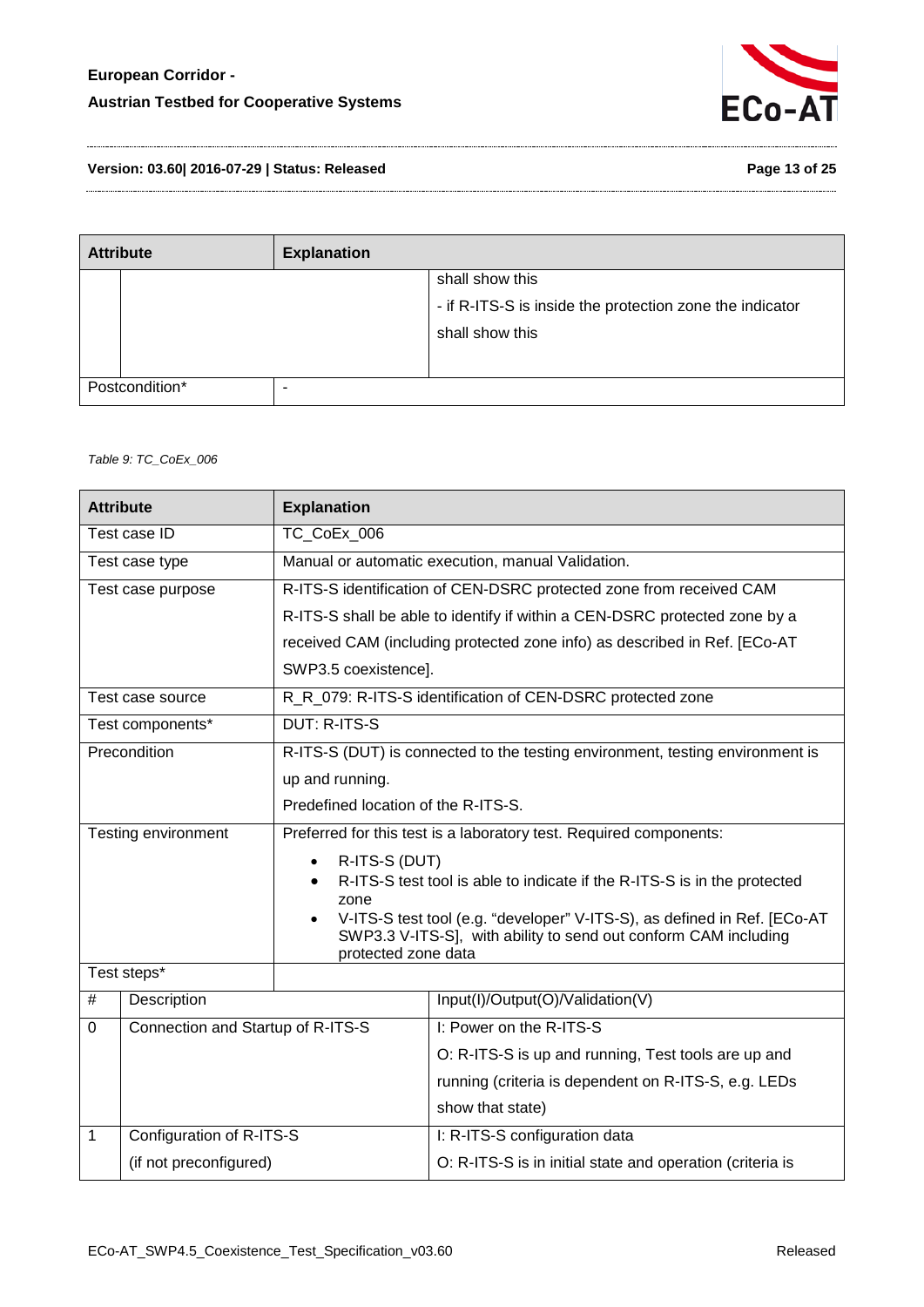

**Version: 03.60 | 2016-07-29 | Status: Released Page 14 of 25**

| <b>Attribute</b> |                                           | <b>Explanation</b> |                                                            |
|------------------|-------------------------------------------|--------------------|------------------------------------------------------------|
|                  |                                           |                    | dependent on R-ITS-S)                                      |
| $\overline{2}$   | V-ITS-S test tool transmits CAMs with     |                    | I: trigger at V-ITS-S test tool, in order to transmit CAMs |
|                  | protected zone data                       |                    | with protected zone data                                   |
|                  |                                           |                    | O: CAMs with protected zone data on IF4                    |
| 3                | Indication if R-ITS-S is in the protected |                    | I: R-ITS-S receives CAMs with protected zone data on       |
|                  | zone                                      |                    | IF4                                                        |
|                  |                                           |                    | O: indication with R-ITS-S test tool if R-ITS-S is in the  |
|                  |                                           |                    | protected zone (check with location of R-ITS-S and         |
|                  |                                           |                    | center/radius of protected zone)                           |
|                  |                                           |                    | V:                                                         |
|                  |                                           |                    | - if R-ITS-S is outside the protection zone the indicator  |
|                  |                                           |                    | shall show this                                            |
|                  |                                           |                    | - if R-ITS-S is inside the protection zone the indicator   |
|                  |                                           |                    | shall show this                                            |
|                  |                                           |                    |                                                            |
| Postcondition*   |                                           |                    |                                                            |

<span id="page-13-0"></span>*Table 10: TC\_CoEx\_007*

| <b>Attribute</b>    | <b>Explanation</b>                                                                    |  |  |
|---------------------|---------------------------------------------------------------------------------------|--|--|
| Test case ID        | TC CoEx 007                                                                           |  |  |
| Test case type      | Manual or automatic execution, manual Validation.                                     |  |  |
| Test case purpose   | R-ITS-S identification of CEN-DSRC protected zone from detector                       |  |  |
|                     | R-ITS-S shall be able to identify if within a CEN-DSRC protected zone by a            |  |  |
|                     | CEN-DSRC detector as described in Ref. [ECo-AT SWP3.5 coexistence].                   |  |  |
| Test case source    | R_R_079: R-ITS-S identification of CEN-DSRC protected zone                            |  |  |
| Test components*    | DUT: R-ITS-S                                                                          |  |  |
| Precondition        | R-ITS-S (DUT) is connected to the testing environment, testing environment is         |  |  |
|                     | up and running.                                                                       |  |  |
| Testing environment | Preferred for this test is a laboratory test. Required components:                    |  |  |
|                     | R-ITS-S (DUT)<br>$\bullet$                                                            |  |  |
|                     | R-ITS-S test tool is able to indicate if the R-ITS-S is in the protected<br>$\bullet$ |  |  |
|                     | zone<br>CEN-DSRC RSU test tool with ability to transmit a CEN-DSRC tolling<br>signal  |  |  |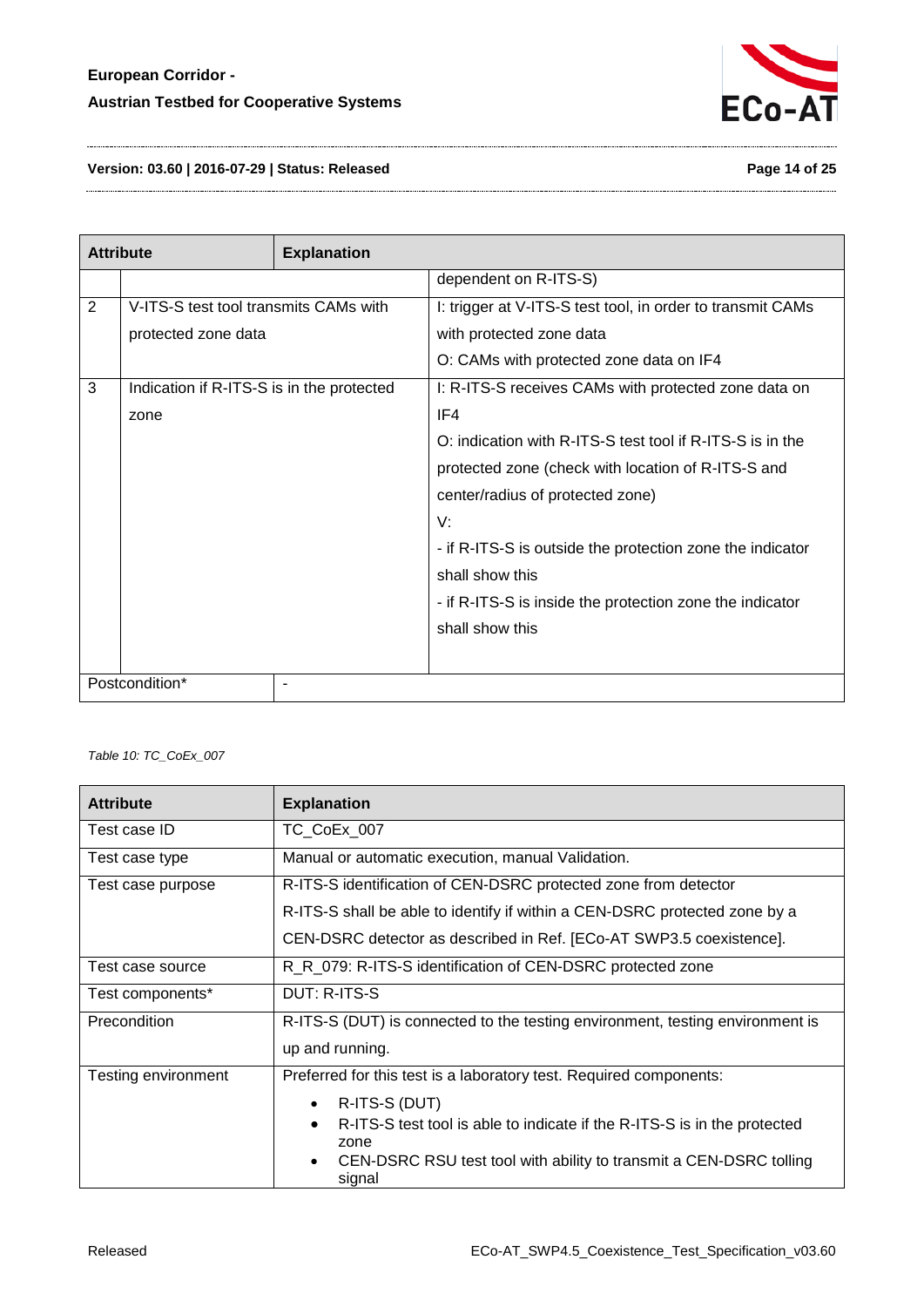

#### **Version: 03.60| 2016-07-29 | Status: Released Page 15 of 25**

| <b>Attribute</b> |                                              | <b>Explanation</b> |                                                            |  |
|------------------|----------------------------------------------|--------------------|------------------------------------------------------------|--|
|                  |                                              |                    | CEN-DSRC detector installed at the R-ITS-S                 |  |
|                  | Test steps*                                  |                    |                                                            |  |
| $\#$             | Description                                  |                    | Input(I)/Output(O)/Validation(V)                           |  |
| $\mathbf 0$      | Connection and Startup of R-ITS-S            |                    | I: Power on the R-ITS-S                                    |  |
|                  |                                              |                    | O: R-ITS-S is up and running, Test tools are up and        |  |
|                  |                                              |                    | running (criteria is dependent on R-ITS-S, e.g. LEDs       |  |
|                  |                                              |                    | show that state)                                           |  |
| 1                | Configuration of R-ITS-S                     |                    | I: R-ITS-S configuration data                              |  |
|                  | (if not preconfigured)                       |                    | O: R-ITS-S is in initial state and operation (criteria is  |  |
|                  |                                              |                    | dependent on R-ITS-S)                                      |  |
| $\overline{2}$   | <b>CEN-DSRC RSU test tool transmits CEN-</b> |                    | I: trigger at CEN-DSRC RSU test tool, in order to transmit |  |
|                  | <b>DSRC</b> tolling signal                   |                    | <b>CEN-DSRC tolling signal</b>                             |  |
|                  |                                              |                    | O: CEN-DSRC tolling signal                                 |  |
| 3                | CEN-DSRC detector at R-ITS-S detects         |                    | I: CEN-DSRC detector detects CEN-DSRC tolling signal       |  |
|                  | the CEN-DSRC tolling signal                  |                    | O: CEN-DSRC detector forwards protected zone               |  |
|                  |                                              |                    | information to R-ITS-S                                     |  |
| 4                | Indication if R-ITS-S is in the protected    |                    | I: information from CEN-DSRC detector that there is a      |  |
|                  | zone                                         |                    | protected zone                                             |  |
|                  |                                              |                    | O: indication with R-ITS-S test tool if R-ITS-S is in the  |  |
|                  |                                              |                    | protected zone                                             |  |
|                  |                                              |                    | V: R-ITS-S test tool indicator shows that inside a         |  |
|                  |                                              |                    | protected zone                                             |  |
|                  | Postcondition*                               |                    |                                                            |  |

#### <span id="page-14-0"></span>*Table 11: TC\_CoEx\_008*

| <b>Attribute</b>  | <b>Explanation</b>                                                            |
|-------------------|-------------------------------------------------------------------------------|
| Test case ID      | TC CoEx 008                                                                   |
| Test case type    | Manual or automatic execution, manual Validation.                             |
| Test case purpose | R-ITS-S identification of CEN-DSRC protected zone from C-ITS-S                |
|                   | R-ITS-S shall be able to identify if within a CEN-DSRC protected zone with C- |
|                   | ITS-S information as described in Ref. [ECo-AT SWP3.5 coexistence].           |
| Test case source  | R_R_079: R-ITS-S identification of CEN-DSRC protected zone                    |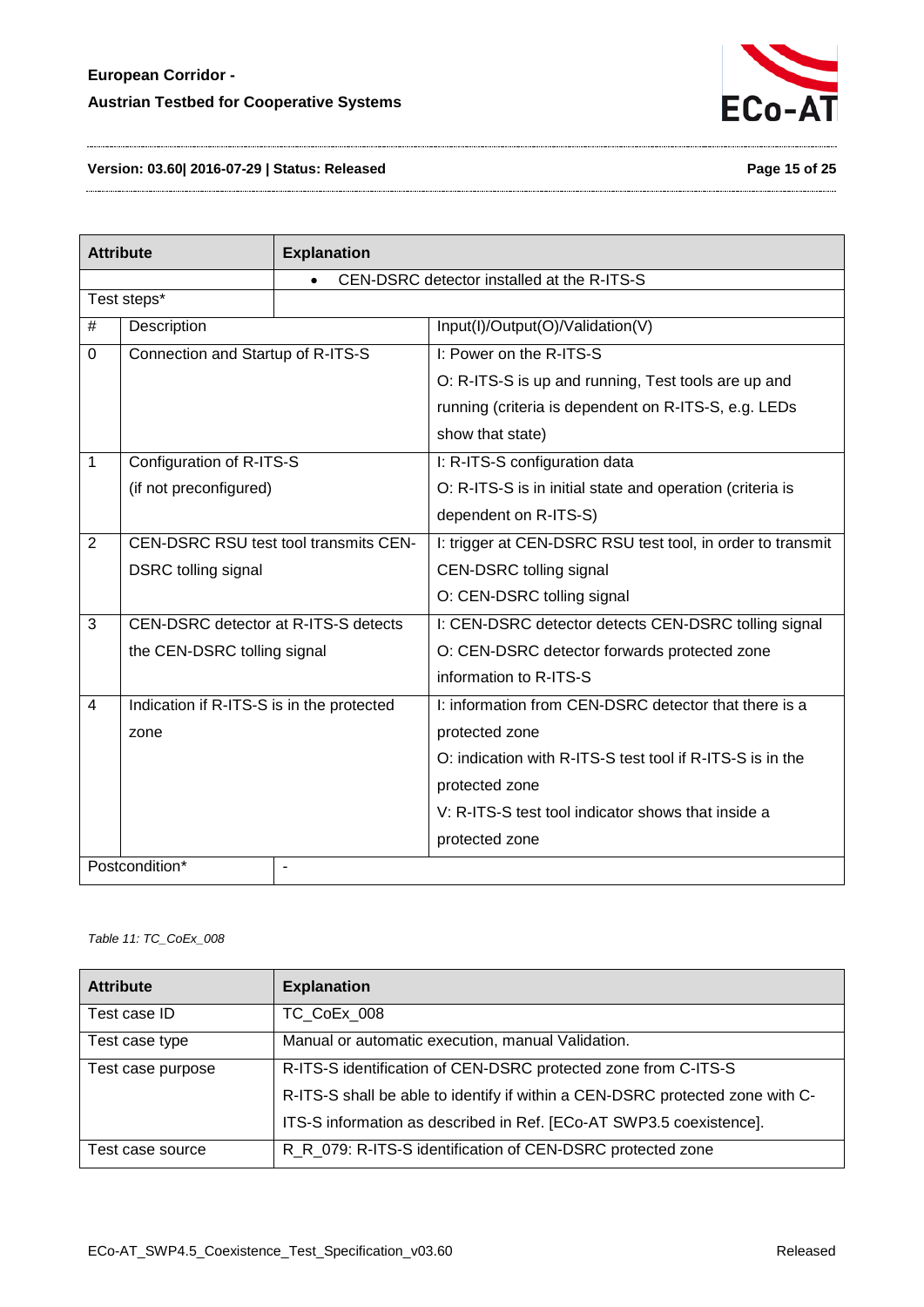

#### **Version: 03.60 | 2016-07-29 | Status: Released Page 16 of 25**

| <b>Attribute</b>                 |                                           | <b>Explanation</b>                                                                                |                                                                               |  |
|----------------------------------|-------------------------------------------|---------------------------------------------------------------------------------------------------|-------------------------------------------------------------------------------|--|
| Test components*                 |                                           | <b>DUT: R-ITS-S</b>                                                                               |                                                                               |  |
|                                  | Precondition                              |                                                                                                   | R-ITS-S (DUT) is connected to the testing environment, testing environment is |  |
|                                  |                                           | up and running.                                                                                   |                                                                               |  |
|                                  |                                           |                                                                                                   | R-ITS-S received protected zone data from C-ITS-S (TC_CoEx_009).              |  |
|                                  |                                           | Predefined location of the R-ITS-S.                                                               |                                                                               |  |
|                                  | Testing environment                       |                                                                                                   | Preferred for this test is a laboratory test. Required components:            |  |
|                                  |                                           | R-ITS-S (DUT)<br>R-ITS-S test tool is able to indicate if the R-ITS-S is in the protected<br>zone |                                                                               |  |
|                                  | Test steps*                               |                                                                                                   |                                                                               |  |
| $\#$                             | Description                               |                                                                                                   | Input(I)/Output(O)/Validation(V)                                              |  |
| 0                                | Connection and Startup of R-ITS-S         |                                                                                                   | I: Power on the R-ITS-S                                                       |  |
|                                  |                                           |                                                                                                   | O: R-ITS-S is up and running, Test tools are up and                           |  |
|                                  |                                           |                                                                                                   | running (criteria is dependent on R-ITS-S, e.g. LEDs                          |  |
|                                  |                                           |                                                                                                   | show that state)                                                              |  |
| 1                                | Configuration of R-ITS-S                  |                                                                                                   | I: R-ITS-S configuration data                                                 |  |
|                                  | (if not preconfigured)                    |                                                                                                   | O: R-ITS-S is in initial state and operation (criteria is                     |  |
|                                  |                                           |                                                                                                   | dependent on R-ITS-S)                                                         |  |
| 2                                | Indication if R-ITS-S is in the protected |                                                                                                   | I: protected zone data (from C-ITS-S)                                         |  |
|                                  | zone                                      |                                                                                                   | O: indication with R-ITS-S test tool if R-ITS-S is in the                     |  |
|                                  |                                           |                                                                                                   | protected zone (check with location of R-ITS-S and                            |  |
|                                  |                                           |                                                                                                   | center/radius of protected zone)                                              |  |
|                                  |                                           |                                                                                                   | V:                                                                            |  |
|                                  |                                           |                                                                                                   | - if R-ITS-S is outside the protection zone the indicator                     |  |
|                                  |                                           |                                                                                                   | shall show this                                                               |  |
|                                  |                                           |                                                                                                   | - if R-ITS-S is inside the protection zone the indicator                      |  |
|                                  |                                           |                                                                                                   | shall show this                                                               |  |
|                                  |                                           |                                                                                                   |                                                                               |  |
| Postcondition*<br>$\blacksquare$ |                                           |                                                                                                   |                                                                               |  |

<span id="page-15-0"></span>*Table 12: TC\_CoEx\_009*

| <b>Attribute</b> | <b>Explanation</b> |
|------------------|--------------------|
| Test case ID     | TC_CoEx_009        |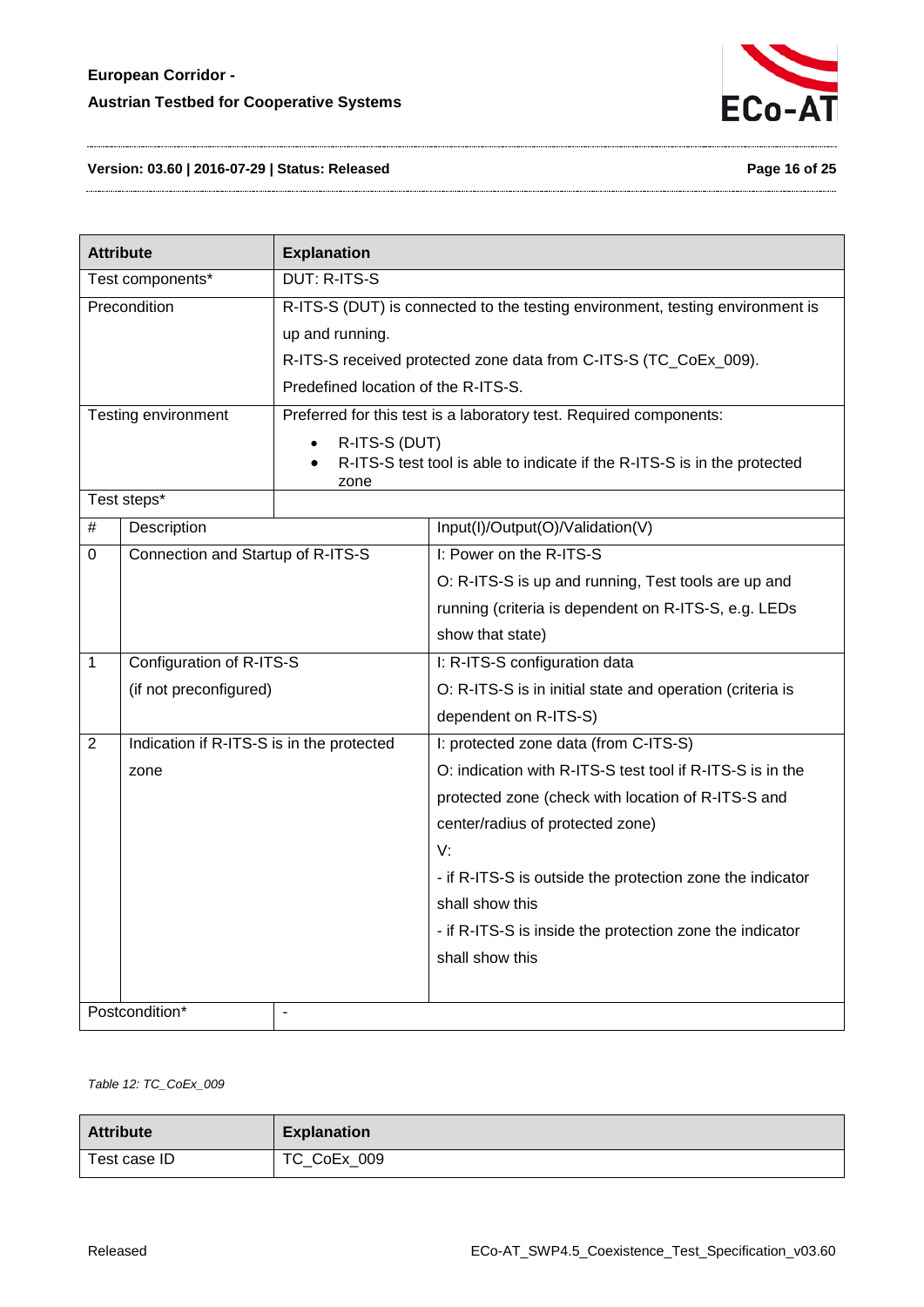

#### **Version: 03.60| 2016-07-29 | Status: Released Page 17 of 25**

| <b>Attribute</b>  |                                         | <b>Explanation</b>                                                                                                                                                                                                                |                                                                                 |  |
|-------------------|-----------------------------------------|-----------------------------------------------------------------------------------------------------------------------------------------------------------------------------------------------------------------------------------|---------------------------------------------------------------------------------|--|
|                   | Test case type                          |                                                                                                                                                                                                                                   | Manual or automatic execution, manual Validation.                               |  |
| Test case purpose |                                         | CEN-DSRC protected zones reception from C-ITS-S<br>The R-ITS-S shall be able to receive CEN-DSRC protected zone data from the<br>C-ITS-S.                                                                                         |                                                                                 |  |
|                   | Test case source                        |                                                                                                                                                                                                                                   | R_R_077: CEN-DSRC protected zones reception from C-ITS-S                        |  |
|                   | Test components*                        | <b>DUT: R-ITS-S</b>                                                                                                                                                                                                               |                                                                                 |  |
|                   | Precondition                            | R-ITS-S (DUT) is up and running.                                                                                                                                                                                                  |                                                                                 |  |
|                   |                                         | C-ITS-S test tool is up and running.                                                                                                                                                                                              |                                                                                 |  |
|                   |                                         |                                                                                                                                                                                                                                   | Connection between R-ITS-S and C-ITS-S (IF3) is established.                    |  |
|                   |                                         | Predefined protected zone content.                                                                                                                                                                                                |                                                                                 |  |
|                   | Testing environment                     |                                                                                                                                                                                                                                   | Both, field test and laboratory test are usable on the level of component test. |  |
|                   |                                         | Required components:                                                                                                                                                                                                              |                                                                                 |  |
|                   |                                         | R-ITS-S (DUT)<br>C-ITS-S test tool (C-ITS-S or C-ITS-S emulator) with ability to send<br>protected zone data to R-ITS-S via IF3<br>R-ITS-S test tool, in order to check the availability of protected zone<br>data at the R-ITS-S |                                                                                 |  |
|                   | Test steps*                             |                                                                                                                                                                                                                                   |                                                                                 |  |
| #                 | Description                             |                                                                                                                                                                                                                                   | Input(I)/Output(O)/Validation(V)                                                |  |
| $\mathbf 0$       | Connection and Startup of R-ITS-S       |                                                                                                                                                                                                                                   | I: Power on the R-ITS-S                                                         |  |
|                   |                                         |                                                                                                                                                                                                                                   | O: R-ITS-S is up and running, Test tools are up and                             |  |
|                   |                                         |                                                                                                                                                                                                                                   | running (criteria is dependent on R-ITS-S, e.g. LEDs                            |  |
|                   |                                         |                                                                                                                                                                                                                                   | show that state)                                                                |  |
| $\mathbf{1}$      | Configuration of R-ITS-S                |                                                                                                                                                                                                                                   | I: R-ITS-S configuration data                                                   |  |
|                   | (if not preconfigured)                  |                                                                                                                                                                                                                                   | O: R-ITS-S is in initial state and operation (criteria is                       |  |
|                   |                                         |                                                                                                                                                                                                                                   | dependent on R-ITS-S)                                                           |  |
| $\overline{2}$    | C-ITS-S sends protected zone data to R- |                                                                                                                                                                                                                                   | I: Trigger, in order to generate protected zone data with                       |  |
|                   | ITS-S via IF3                           |                                                                                                                                                                                                                                   | predefined content at the C-ITS-S test tool                                     |  |
|                   |                                         |                                                                                                                                                                                                                                   | O: C-ITS-S test tool sends protected zone data to R-ITS-                        |  |
|                   |                                         |                                                                                                                                                                                                                                   | S via IF3                                                                       |  |
| $\mathbf{3}$      | R-ITS-S receives protected zone data    |                                                                                                                                                                                                                                   | I: R-ITS-S receives protected zone data from C-ITS-S test                       |  |
|                   |                                         |                                                                                                                                                                                                                                   | tool via IF3                                                                    |  |
|                   |                                         |                                                                                                                                                                                                                                   | $O: -$                                                                          |  |
|                   |                                         |                                                                                                                                                                                                                                   | V: check with R-ITS-S test tool if the protected zone data                      |  |
|                   |                                         |                                                                                                                                                                                                                                   | is available at the R-ITS-S and if it is similar to the                         |  |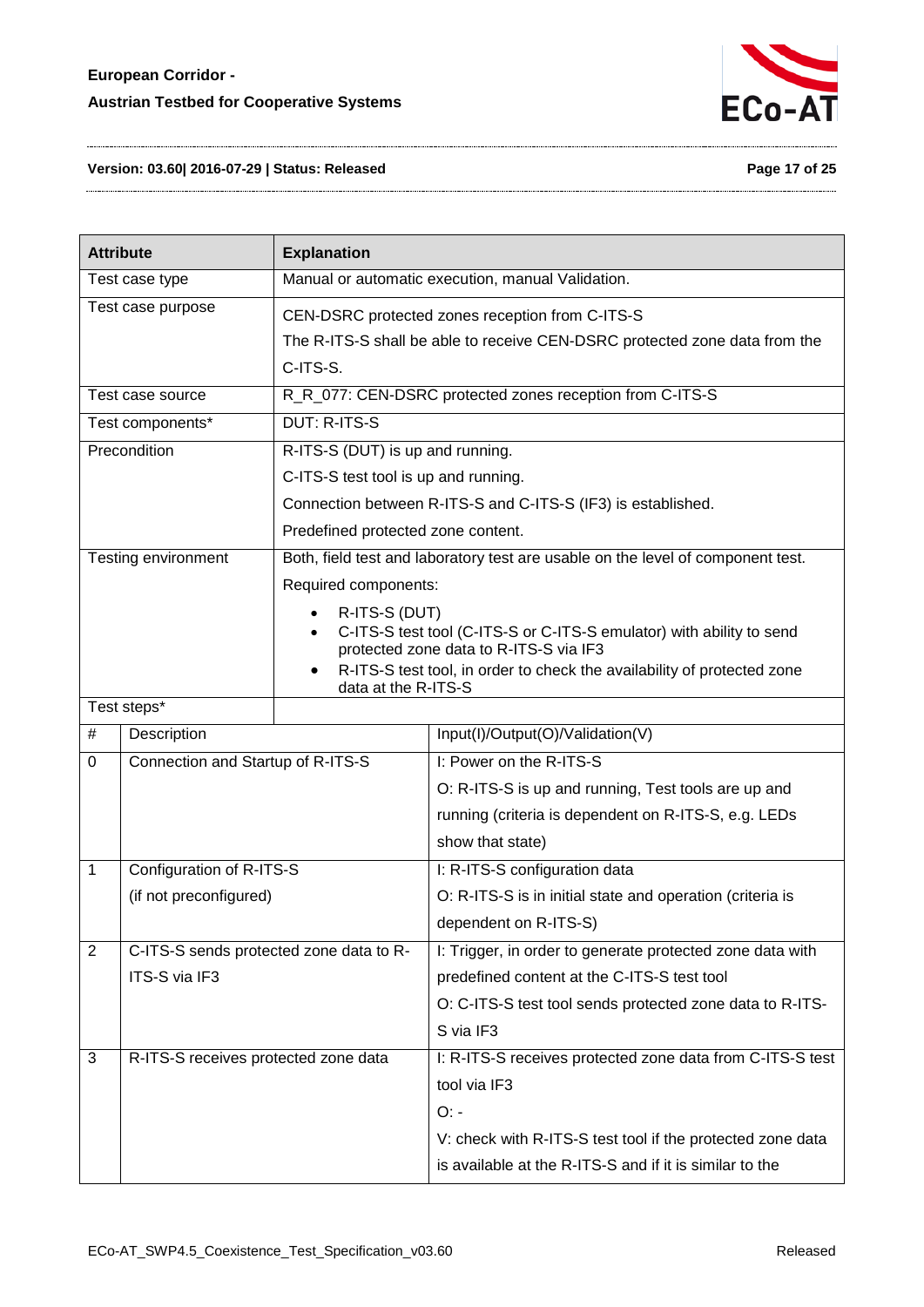

**Version: 03.60 | 2016-07-29 | Status: Released Page 18 of 25**

| <b>Attribute</b> |  | <b>Explanation</b> |                                                 |
|------------------|--|--------------------|-------------------------------------------------|
|                  |  |                    | predefined protected zone data from the C-ITS-S |
| Postcondition*   |  |                    |                                                 |

<span id="page-17-0"></span>*Table 13: TC\_CoEx\_010*

| <b>Explanation</b>                                                                            |                                                                                |  |
|-----------------------------------------------------------------------------------------------|--------------------------------------------------------------------------------|--|
| TC_CoEx_010                                                                                   |                                                                                |  |
|                                                                                               | Manual or automatic execution, manual Validation.                              |  |
| <b>CEN-DSRC Coexistence</b>                                                                   |                                                                                |  |
|                                                                                               | All R-ITS-S shall use the techniques described in the ECo-AT coexistence       |  |
|                                                                                               | description document, Ref. [ECo-AT SWP3.5 coexistence] and in Ref. [ETSI 102   |  |
|                                                                                               | 792], in order to avoid interference with CEN-DSRC tolling stations on the 5.8 |  |
| GHz band.                                                                                     |                                                                                |  |
| R_R_059: CEN-DSRC Coexistence                                                                 |                                                                                |  |
| <b>DUT: R-ITS-S</b>                                                                           |                                                                                |  |
| R-ITS-S (DUT) is connected to the testing environment, testing environment is                 |                                                                                |  |
| up and running.                                                                               |                                                                                |  |
| R-ITS-S is in coexistence mode (R-ITS-S inside the CEN-DSRC protection                        |                                                                                |  |
| zone) (indication by TC_CoEx_005, TC_CoEx_006, TC_CoEx_007, or                                |                                                                                |  |
| TC_CoEx_008)                                                                                  |                                                                                |  |
| Preferred for this test is a laboratory test. Required components:                            |                                                                                |  |
| R-ITS-S (DUT)                                                                                 |                                                                                |  |
| Measurement device, in order to measure RF output power, unwanted<br>emission, and duty cycle |                                                                                |  |
|                                                                                               |                                                                                |  |
|                                                                                               | Input(I)/Output(O)/Validation(V)                                               |  |
| Test case is defined in Ref. [ETSI 302                                                        |                                                                                |  |
|                                                                                               |                                                                                |  |
| ä,                                                                                            |                                                                                |  |
|                                                                                               |                                                                                |  |

<span id="page-17-1"></span>*Table 14: TC\_CoEx\_011*

| <b>Attribute</b> | <b>Explanation</b> |
|------------------|--------------------|
| Test case ID     | TC CoEx 011        |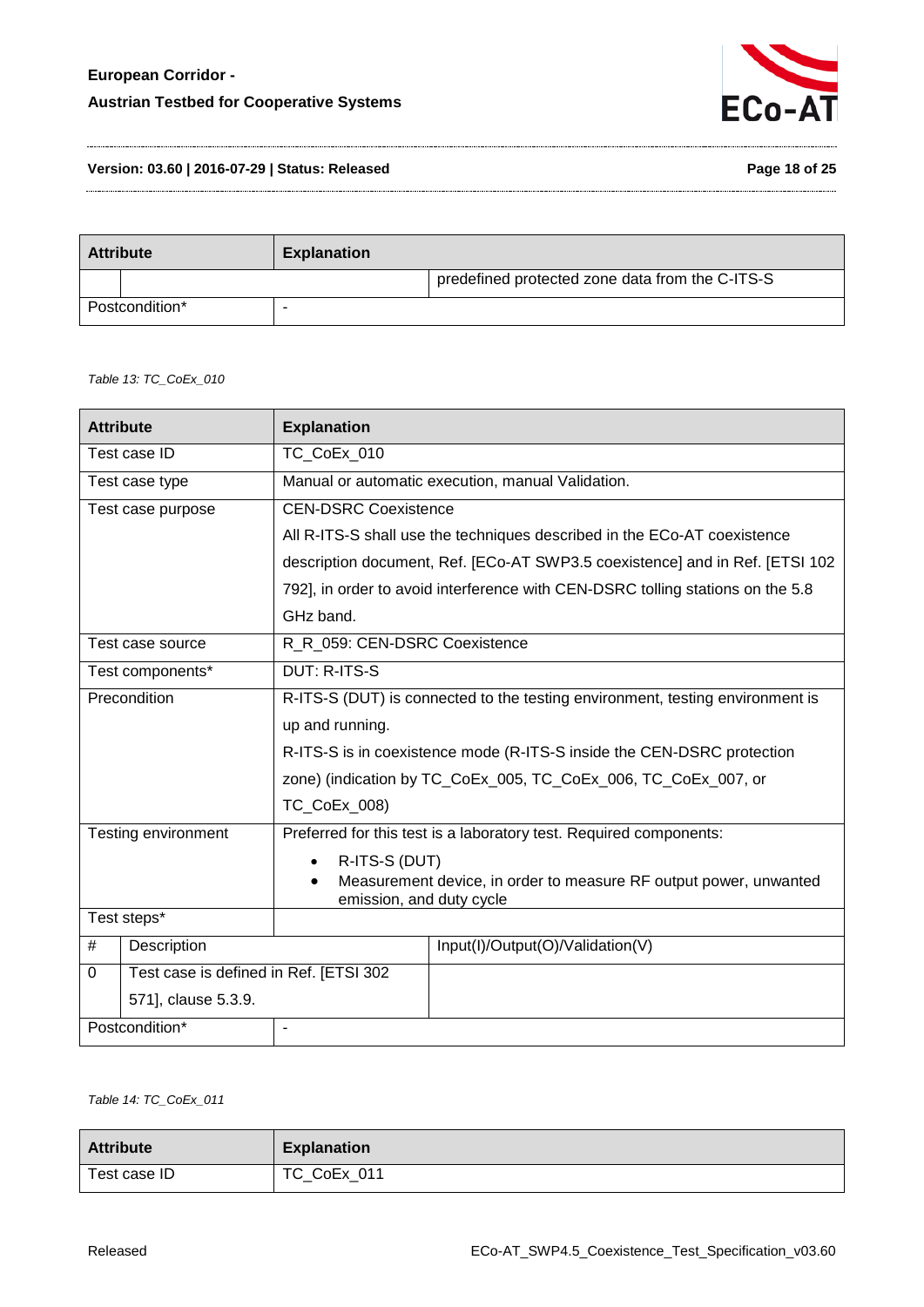

#### **Version: 03.60| 2016-07-29 | Status: Released Page 19 of 25**

| <b>Attribute</b>  |                                   | <b>Explanation</b>                                |                                                                               |  |
|-------------------|-----------------------------------|---------------------------------------------------|-------------------------------------------------------------------------------|--|
| Test case type    |                                   | Manual or automatic execution, manual Validation. |                                                                               |  |
| Test case purpose |                                   | CEN-DSRC protected zone data in CAM               |                                                                               |  |
|                   |                                   |                                                   | CAMs from R-ITS-Ss shall contain CEN-DSRC protected zone information (if      |  |
|                   |                                   |                                                   | received from C-ITS-S) according to Ref. [ETSI 302 637-2]                     |  |
|                   |                                   | (RSUContainerHighFrequency).                      |                                                                               |  |
|                   | Test case source                  |                                                   | R_R_078: CEN-DSRC protected zone data in CAM                                  |  |
|                   | Test components*                  | <b>DUT: R-ITS-S</b>                               |                                                                               |  |
|                   | Precondition                      |                                                   | R-ITS-S (DUT) is connected to the testing environment, testing environment is |  |
|                   |                                   | up and running.                                   |                                                                               |  |
|                   |                                   |                                                   | R-ITS-S is able to encode and transmit CAMs (TC_R_010).                       |  |
|                   |                                   |                                                   | Protected zone data is available at the R-ITS-S.                              |  |
|                   | Testing environment               |                                                   | Preferred for this test is a laboratory test. Required components:            |  |
|                   |                                   | R-ITS-S (DUT)                                     |                                                                               |  |
|                   |                                   |                                                   | V-ITS-S test tool for validating ITS-G5 conform messages on air               |  |
|                   |                                   | "developer" V-ITS-S)                              | interface (IF4) as defined in Ref. [ECo-AT SWP3.3 V-ITS-S] (e.g. sniffer,     |  |
|                   |                                   |                                                   |                                                                               |  |
|                   | Test steps*                       |                                                   |                                                                               |  |
| #                 | Description                       |                                                   | Input(I)/Output(O)/Validation(V)                                              |  |
| 0                 | Connection and Startup of R-ITS-S |                                                   | I: Power on the R-ITS-S                                                       |  |
|                   |                                   |                                                   | O: R-ITS-S is up and running, Test tools are up and                           |  |
|                   |                                   |                                                   | running (criteria is dependent on R-ITS-S, e.g. LEDs                          |  |
|                   |                                   |                                                   | show that state)                                                              |  |
| 1                 | Configuration of R-ITS-S          |                                                   | I: R-ITS-S configuration data                                                 |  |
|                   | (if not preconfigured)            |                                                   | O: R-ITS-S is in initial state and operation (criteria is                     |  |
|                   |                                   |                                                   | dependent on R-ITS-S)                                                         |  |
| $\overline{2}$    | Activate transmission of CAM with |                                                   | I: activation of CAM generation at the R-ITS-S                                |  |
|                   | protected zones data at R-ITS-S   |                                                   | O: R-ITS-S transmits CAM with protected zone                                  |  |
|                   |                                   |                                                   | information. V-ITS-S test tool receives the CAM.                              |  |
|                   |                                   |                                                   | V:                                                                            |  |
|                   |                                   |                                                   | - V-ITS-S test tool decoding was without failure                              |  |
|                   |                                   |                                                   | - V-ITS-S test tool data has the same protected zone                          |  |
|                   |                                   |                                                   | content compared to the content sent out by the R-ITS-S                       |  |
|                   |                                   |                                                   |                                                                               |  |
|                   | Postcondition*                    | $\overline{\phantom{a}}$                          |                                                                               |  |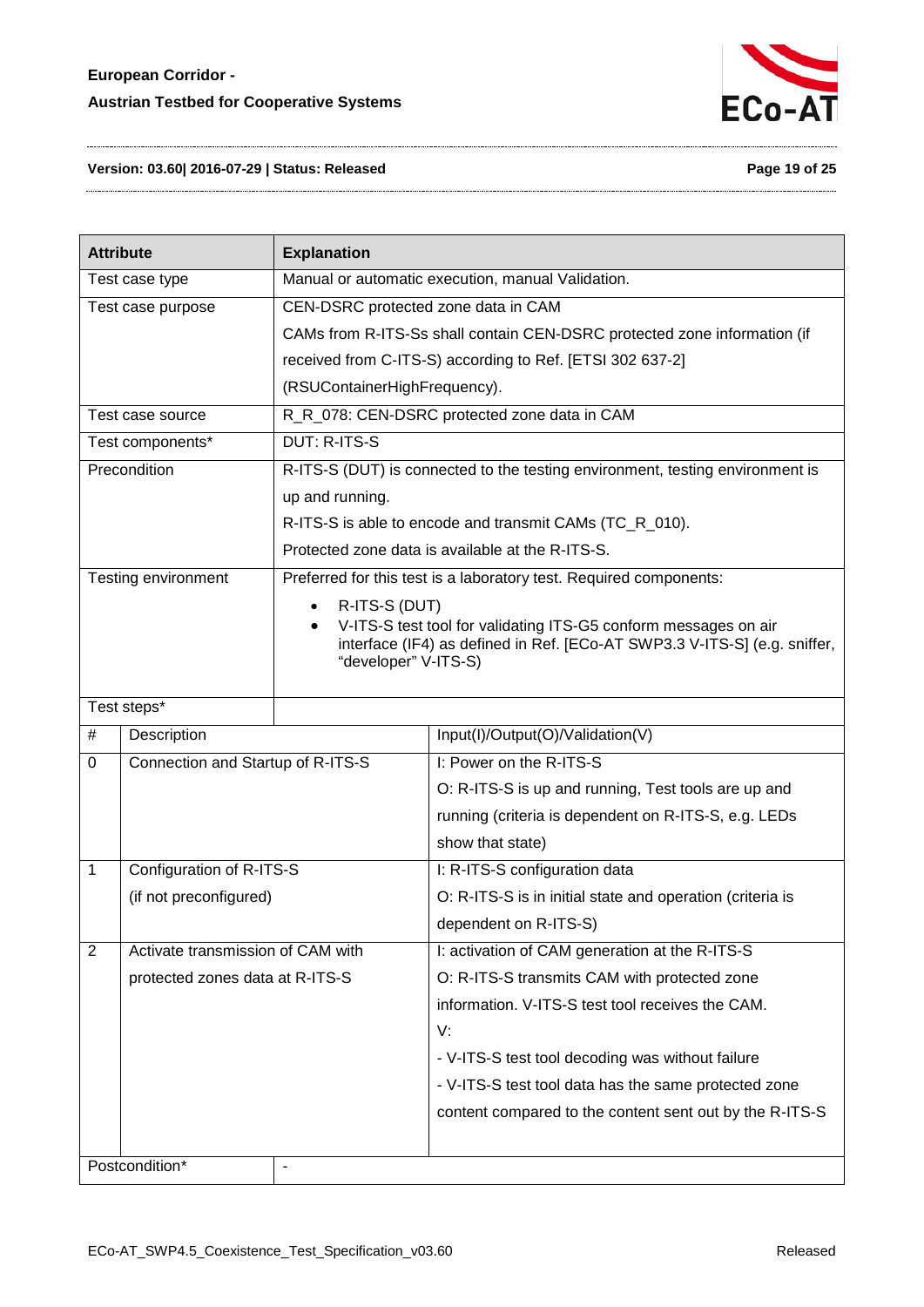

**Version: 03.60 | 2016-07-29 | Status: Released Page 20 of 25**

#### <span id="page-19-0"></span>**2.3 Test cases for V-ITS-S**

<span id="page-19-1"></span>*Table 15: TC\_CoEx\_012*

| <b>Attribute</b>                                            |                                   | <b>Explanation</b>                                                               |                                                                               |  |
|-------------------------------------------------------------|-----------------------------------|----------------------------------------------------------------------------------|-------------------------------------------------------------------------------|--|
| TC_CoEx_012<br>Test case ID                                 |                                   |                                                                                  |                                                                               |  |
| Test case type                                              |                                   |                                                                                  | Manual or automatic execution, manual Validation.                             |  |
|                                                             | Test case purpose                 |                                                                                  | V-ITS-S identification of CEN-DSRC protected zone from implemented data       |  |
|                                                             |                                   | base                                                                             |                                                                               |  |
|                                                             |                                   |                                                                                  | V-ITS-S shall be able to identify if within a CEN-DSRC protected zone with    |  |
|                                                             |                                   |                                                                                  | implemented data base as described in Ref. [ECo-AT SWP3.5 coexistence].       |  |
|                                                             | Test case source                  |                                                                                  | R_V_002: V-ITS-S identification of CEN-DSRC protected zone                    |  |
|                                                             | Test components*                  | <b>DUT: V-ITS-S</b>                                                              |                                                                               |  |
|                                                             | Precondition                      |                                                                                  | V-ITS-S (DUT) is connected to the testing environment, testing environment is |  |
|                                                             |                                   | up and running.                                                                  |                                                                               |  |
|                                                             |                                   |                                                                                  | Protected zone data base is available at the V-ITS-S.                         |  |
|                                                             |                                   | Predefined location of the V-ITS-S.                                              |                                                                               |  |
|                                                             | Testing environment               | Preferred for this test is a laboratory test. Required components:               |                                                                               |  |
|                                                             |                                   | V-ITS-S (DUT)                                                                    |                                                                               |  |
|                                                             |                                   | V-ITS-S test tool is able to indicate if the V-ITS-S is in the protected<br>zone |                                                                               |  |
| Test steps*                                                 |                                   |                                                                                  |                                                                               |  |
| $\#$                                                        | Description                       |                                                                                  | Input(I)/Output(O)/Validation(V)                                              |  |
| $\mathbf 0$                                                 | Connection and Startup of V-ITS-S |                                                                                  | I: Power on the V-ITS-S                                                       |  |
|                                                             |                                   |                                                                                  | O: V-ITS-S is up and running, Test tools are up and                           |  |
|                                                             |                                   |                                                                                  | running (criteria is dependent on V-ITS-S, e.g. LEDs                          |  |
|                                                             |                                   |                                                                                  | show that state)                                                              |  |
| $\mathbf{1}$                                                | Configuration of V-ITS-S          |                                                                                  | I: V-ITS-S configuration data                                                 |  |
| (if not preconfigured)                                      |                                   |                                                                                  | O: V-ITS-S is in initial state and operation (criteria is                     |  |
|                                                             |                                   |                                                                                  | dependent on V-ITS-S)                                                         |  |
| Indication if V-ITS-S is in the protected<br>$\overline{2}$ |                                   |                                                                                  | I: protected zone data base                                                   |  |
|                                                             | zone                              |                                                                                  | O: indication with V-ITS-S test tool if V-ITS-S is in the                     |  |
|                                                             |                                   |                                                                                  | protected zone (check with location of V-ITS-S and                            |  |
|                                                             |                                   |                                                                                  | center/radius of protected zone)                                              |  |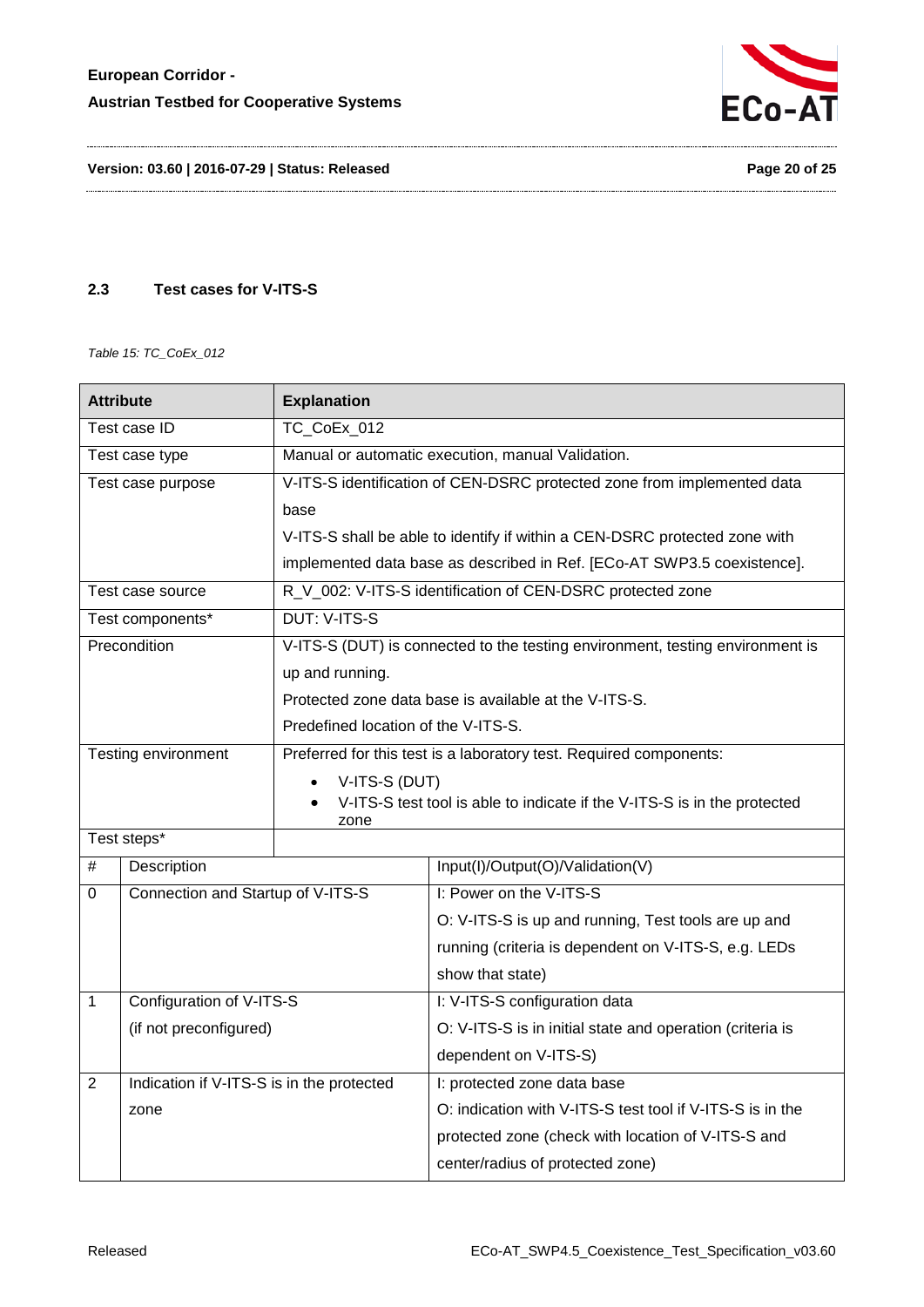

**Version: 03.60| 2016-07-29 | Status: Released Page 21 of 25**

| <b>Attribute</b> |  | <b>Explanation</b> |                                                                                                                                                                   |
|------------------|--|--------------------|-------------------------------------------------------------------------------------------------------------------------------------------------------------------|
|                  |  |                    | V:<br>- if V-ITS-S is outside the protection zone the indicator<br>shall show this<br>- if V-ITS-S is inside the protection zone the indicator shall<br>show this |
| Postcondition*   |  | -                  |                                                                                                                                                                   |

<span id="page-20-0"></span>*Table 16: TC\_CoEx\_013*

| <b>Attribute</b> |                                   | <b>Explanation</b>                                                                                                                                                 |                                                                               |  |
|------------------|-----------------------------------|--------------------------------------------------------------------------------------------------------------------------------------------------------------------|-------------------------------------------------------------------------------|--|
|                  | Test case ID<br>TC_CoEx_013       |                                                                                                                                                                    |                                                                               |  |
|                  | Test case type                    |                                                                                                                                                                    | Manual or automatic execution, manual Validation.                             |  |
|                  | Test case purpose                 |                                                                                                                                                                    | V-ITS-S identification of CEN-DSRC protected zone from received CAM           |  |
|                  |                                   |                                                                                                                                                                    | V-ITS-S shall be able to identify if within a CEN-DSRC protected zone by a    |  |
|                  |                                   |                                                                                                                                                                    | received CAM (including protected zone info) as described in Ref. [ECo-AT     |  |
|                  |                                   | SWP3.5 coexistence].                                                                                                                                               |                                                                               |  |
|                  | Test case source                  |                                                                                                                                                                    | R_V_002: V-ITS-S identification of CEN-DSRC protected zone                    |  |
|                  | Test components*                  | <b>DUT: V-ITS-S</b>                                                                                                                                                |                                                                               |  |
|                  | Precondition                      |                                                                                                                                                                    | V-ITS-S (DUT) is connected to the testing environment, testing environment is |  |
|                  |                                   | up and running.                                                                                                                                                    |                                                                               |  |
|                  |                                   | Predefined location of the V-ITS-S.                                                                                                                                |                                                                               |  |
|                  | Testing environment               | Preferred for this test is a laboratory test. Required components:                                                                                                 |                                                                               |  |
|                  |                                   | V-ITS-S (DUT)                                                                                                                                                      |                                                                               |  |
|                  |                                   | V-ITS-S test tool is able to indicate if the V-ITS-S is in the protected<br>zone                                                                                   |                                                                               |  |
|                  |                                   | V-ITS-S test tool (e.g. "developer" V-ITS-S), as defined in Ref. [ECo-AT<br>SWP3.3 V-ITS-S], with ability to send out conform CAM including<br>protected zone data |                                                                               |  |
|                  | Test steps*                       |                                                                                                                                                                    |                                                                               |  |
| #                | Description                       |                                                                                                                                                                    | Input(I)/Output(O)/Validation(V)                                              |  |
| 0                | Connection and Startup of V-ITS-S |                                                                                                                                                                    | I: Power on the V-ITS-S                                                       |  |
|                  |                                   |                                                                                                                                                                    | O: V-ITS-S is up and running, Test tools are up and                           |  |
|                  |                                   |                                                                                                                                                                    | running (criteria is dependent on V-ITS-S, e.g. LEDs                          |  |
|                  |                                   |                                                                                                                                                                    | show that state)                                                              |  |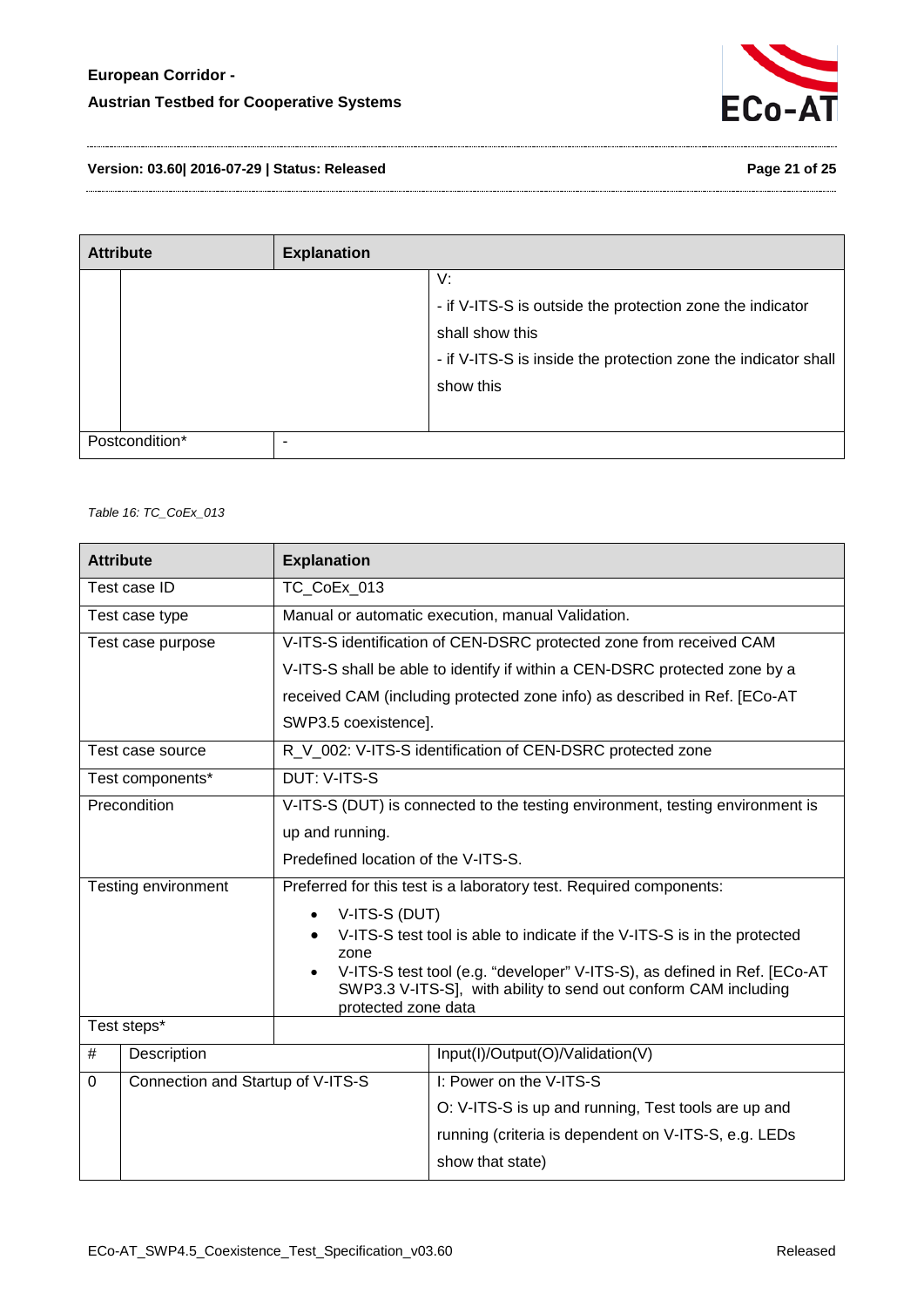

**Version: 03.60 | 2016-07-29 | Status: Released Page 22 of 25**

| <b>Attribute</b>    |                                           | <b>Explanation</b> |                                                                |
|---------------------|-------------------------------------------|--------------------|----------------------------------------------------------------|
| 1                   | Configuration of V-ITS-S                  |                    | I: V-ITS-S configuration data                                  |
|                     | (if not preconfigured)                    |                    | O: V-ITS-S is in initial state and operation (criteria is      |
|                     |                                           |                    | dependent on V-ITS-S)                                          |
| 2                   | V-ITS-S test tool (not the DUT) transmits |                    | I: trigger at V-ITS-S test tool (not the DUT), in order to     |
|                     | CAMs with protected zone data             |                    | transmit CAMs with protected zone data                         |
|                     |                                           |                    | O: CAMs with protected zone data on IF4                        |
| 3                   | Indication if V-ITS-S is in the protected |                    | I: V-ITS-S (DUT) receives CAMs with protected zone data        |
|                     | zone                                      |                    | on IF4                                                         |
|                     |                                           |                    | O: indication with V-ITS-S test tool if V-ITS-S is in the      |
|                     |                                           |                    | protected zone (check with location of V-ITS-S and             |
|                     |                                           |                    | center/radius of protected zone)                               |
|                     |                                           |                    | V:                                                             |
|                     |                                           |                    | - if V-ITS-S is outside the protection zone the indicator      |
|                     |                                           |                    | shall show this                                                |
|                     |                                           |                    | - if V-ITS-S is inside the protection zone the indicator shall |
|                     |                                           |                    | show this                                                      |
|                     |                                           |                    |                                                                |
| Postcondition*<br>۰ |                                           |                    |                                                                |

<span id="page-21-0"></span>*Table 17: TC\_CoEx\_014*

| <b>Attribute</b>    | <b>Explanation</b>                                                            |  |  |
|---------------------|-------------------------------------------------------------------------------|--|--|
| Test case ID        | TC CoEx 014                                                                   |  |  |
| Test case type      | Manual or automatic execution, manual Validation.                             |  |  |
| Test case purpose   | V-ITS-S identification of CEN-DSRC protected zone from detector               |  |  |
|                     | V-ITS-S shall be able to identify if within a CEN-DSRC protected zone by a    |  |  |
|                     | CEN-DSRC detector as described in Ref. [ECo-AT SWP3.5 coexistence].           |  |  |
| Test case source    | R_V_002: V-ITS-S identification of CEN-DSRC protected zone                    |  |  |
| Test components*    | DUT: V-ITS-S                                                                  |  |  |
| Precondition        | V-ITS-S (DUT) is connected to the testing environment, testing environment is |  |  |
|                     | up and running.                                                               |  |  |
| Testing environment | Preferred for this test is a laboratory test. Required components:            |  |  |
|                     | V-ITS-S (DUT)                                                                 |  |  |
|                     | V-ITS-S test tool is able to indicate if the V-ITS-S is in the protected      |  |  |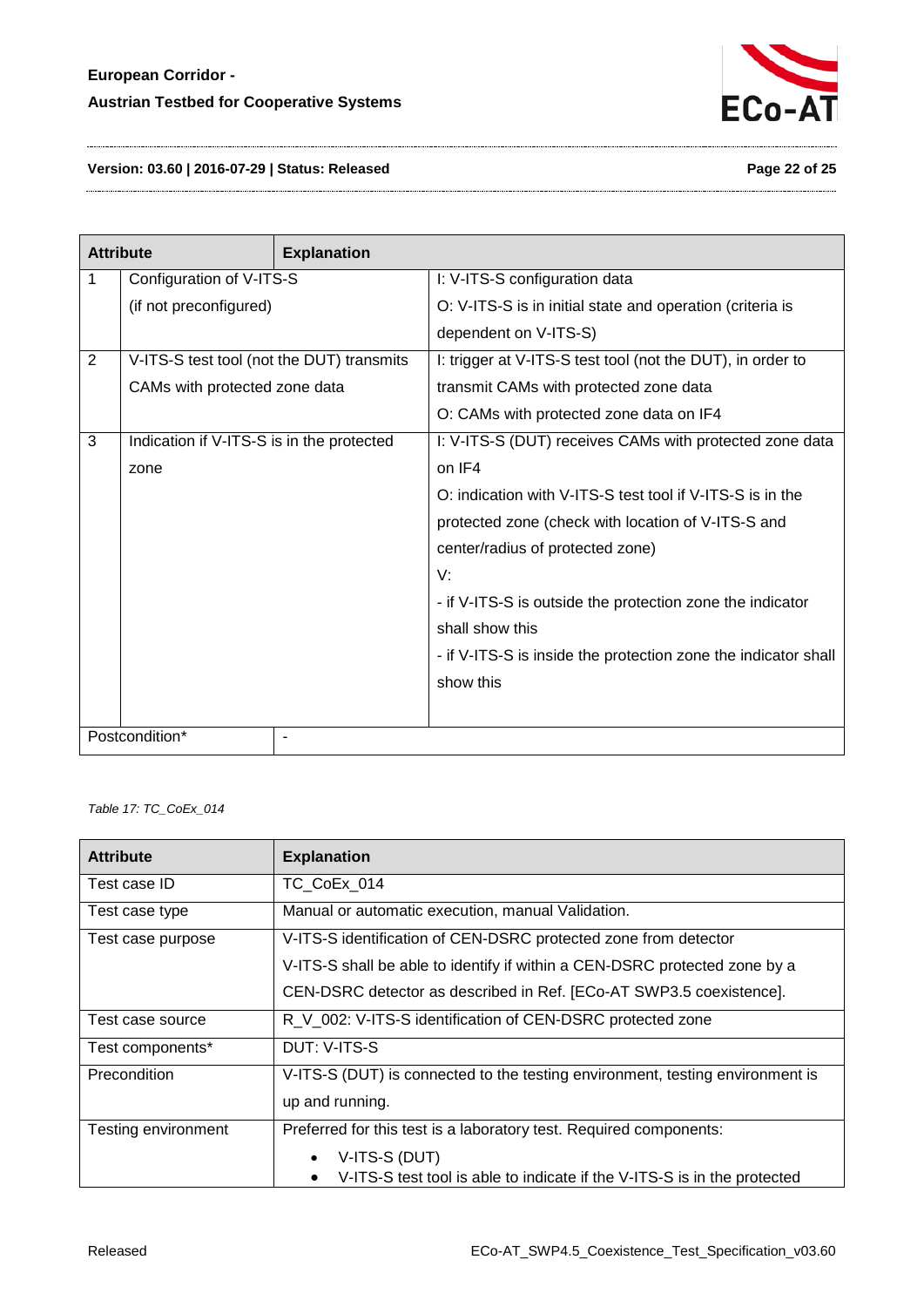

#### **Version: 03.60| 2016-07-29 | Status: Released Page 23 of 25**

| <b>Attribute</b> |                                              | <b>Explanation</b> |                                                                                                                  |
|------------------|----------------------------------------------|--------------------|------------------------------------------------------------------------------------------------------------------|
|                  |                                              | zone<br>signal     | CEN-DSRC RSU test tool with ability to transmit a CEN-DSRC tolling<br>CEN-DSRC detector installed at the V-ITS-S |
|                  | Test steps*                                  |                    |                                                                                                                  |
| #                | Description                                  |                    | Input(I)/Output(O)/Validation(V)                                                                                 |
| $\Omega$         | Connection and Startup of V-ITS-S            |                    | I: Power on the V-ITS-S                                                                                          |
|                  |                                              |                    | O: V-ITS-S is up and running, Test tools are up and                                                              |
|                  |                                              |                    | running (criteria is dependent on V-ITS-S, e.g. LEDs                                                             |
|                  |                                              |                    | show that state)                                                                                                 |
| 1                | Configuration of V-ITS-S                     |                    | I: V-ITS-S configuration data                                                                                    |
|                  | (if not preconfigured)                       |                    | O: V-ITS-S is in initial state and operation (criteria is                                                        |
|                  |                                              |                    | dependent on V-ITS-S)                                                                                            |
| $\overline{2}$   | <b>CEN-DSRC RSU test tool transmits CEN-</b> |                    | I: trigger at CEN-DSRC RSU test tool, in order to transmit                                                       |
|                  | DSRC tolling signal                          |                    | CEN-DSRC tolling signal                                                                                          |
|                  |                                              |                    | O: CEN-DSRC tolling signal                                                                                       |
| 3                | CEN-DSRC detector at V-ITS-S detects         |                    | I: CEN-DSRC detector detects CEN-DSRC tolling signal                                                             |
|                  | the CEN-DSRC tolling signal                  |                    | O: CEN-DSRC detector forwards protected zone                                                                     |
|                  |                                              |                    | information to V-ITS-S                                                                                           |
| 4                | Indication if V-ITS-S is in the protected    |                    | I: information from CEN-DSRC detector that there is a                                                            |
|                  | zone                                         |                    | protected zone                                                                                                   |
|                  |                                              |                    | O: indication with V-ITS-S test tool if V-ITS-S is in the                                                        |
|                  |                                              |                    | protected zone                                                                                                   |
|                  |                                              |                    | V: V-ITS-S test tool indicator shows that inside a                                                               |
|                  |                                              |                    | protected zone                                                                                                   |
|                  | Postcondition*<br>$\overline{\phantom{a}}$   |                    |                                                                                                                  |

<span id="page-22-0"></span>*Table 18: TC\_CoEx\_015*

| <b>Attribute</b>  | <b>Explanation</b>                                                       |
|-------------------|--------------------------------------------------------------------------|
| Test case ID      | TC CoEx 015                                                              |
| Test case type    | Manual or automatic execution, manual Validation.                        |
| Test case purpose | <b>CEN-DSRC Coexistence</b>                                              |
|                   | All V-ITS-S shall use the techniques described in the ECo-AT coexistence |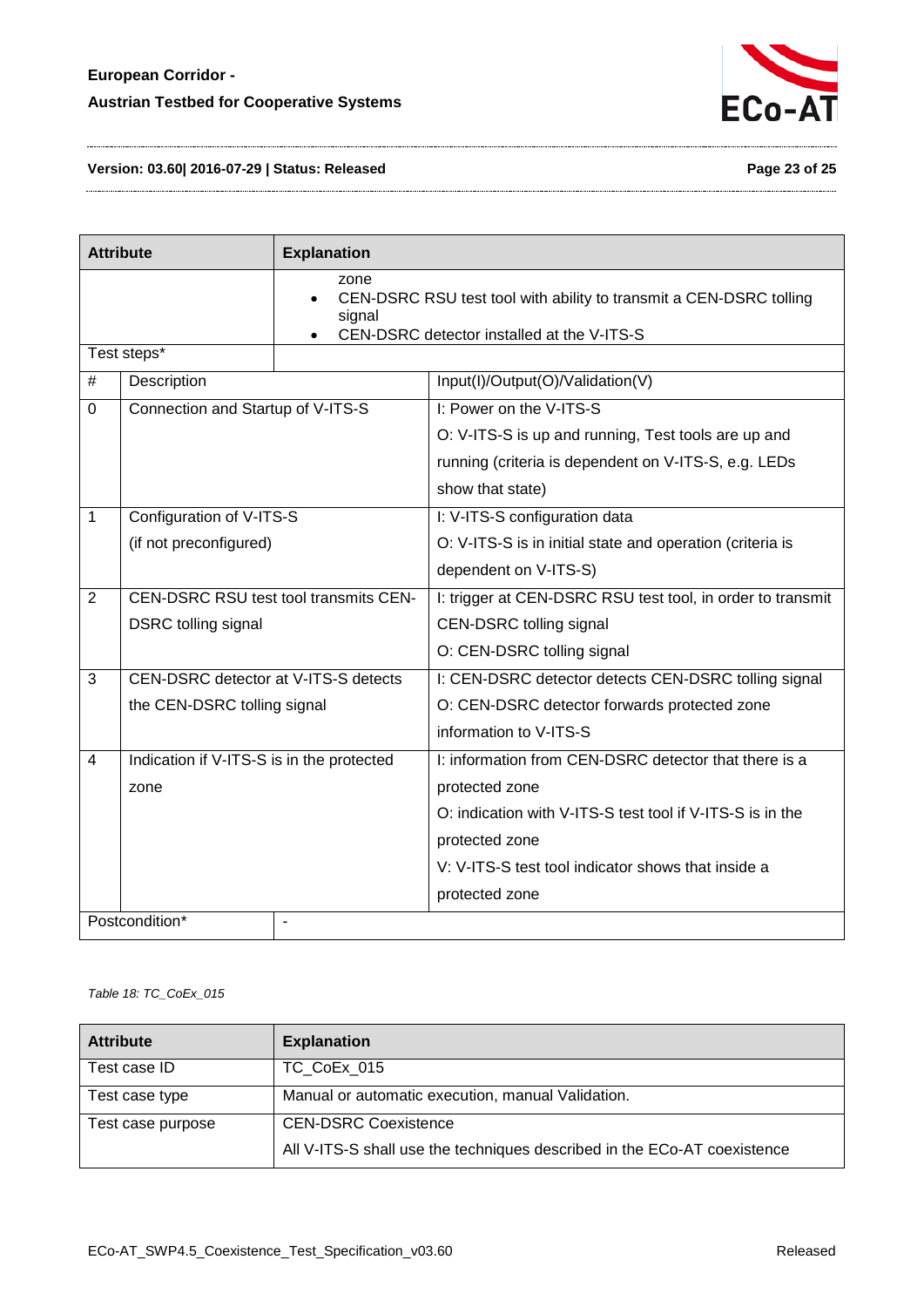

#### **Version: 03.60 | 2016-07-29 | Status: Released Page 24 of 25**

| <b>Attribute</b>    |                                        | <b>Explanation</b>                                                                            |                                  |  |  |
|---------------------|----------------------------------------|-----------------------------------------------------------------------------------------------|----------------------------------|--|--|
|                     |                                        | description document, Ref. [ECo-AT SWP3.5 coexistence] and in Ref. [ETSI 102                  |                                  |  |  |
|                     |                                        | 792], in order to avoid interference with CEN-DSRC tolling stations on the 5.8                |                                  |  |  |
|                     |                                        | GHz band.                                                                                     |                                  |  |  |
| Test case source    |                                        | R_V_003: CEN-DSRC Coexistence                                                                 |                                  |  |  |
| Test components*    |                                        | DUT: V-ITS-S                                                                                  |                                  |  |  |
| Precondition        |                                        | V-ITS-S (DUT) is connected to the testing environment, testing environment is                 |                                  |  |  |
|                     |                                        | up and running.                                                                               |                                  |  |  |
|                     |                                        | V-ITS-S is in coexistence mode (R-ITS-S inside the CEN-DSRC protection                        |                                  |  |  |
|                     |                                        | zone) (indication by TC_CoEx_012, TC_CoEx_013, or TC_CoEx_014)                                |                                  |  |  |
| Testing environment |                                        | Preferred for this test is a laboratory test. Required components:                            |                                  |  |  |
|                     |                                        | V-ITS-S (DUT)                                                                                 |                                  |  |  |
|                     |                                        | Measurement device, in order to measure RF output power, unwanted<br>emission, and duty cycle |                                  |  |  |
| Test steps*         |                                        |                                                                                               |                                  |  |  |
| #                   | Description                            |                                                                                               | Input(I)/Output(O)/Validation(V) |  |  |
| $\Omega$            | Test case is defined in Ref. [ETSI 302 |                                                                                               |                                  |  |  |
| 571], clause 5.3.9. |                                        |                                                                                               |                                  |  |  |
| Postcondition*      |                                        | ۰                                                                                             |                                  |  |  |

# <span id="page-23-0"></span>**3 Annex**

| ID          | <b>Date</b> | <b>Tester</b> | <b>Comment</b> | <b>Result</b> |
|-------------|-------------|---------------|----------------|---------------|
| TC_CoEx_001 |             |               |                |               |
| TC_CoEx_002 |             |               |                |               |
| TC_CoEx_003 |             |               |                |               |
| TC_CoEx_004 |             |               |                |               |
| TC_CoEx_005 |             |               |                |               |
| TC_CoEx_006 |             |               |                |               |
| TC_CoEx_007 |             |               |                |               |